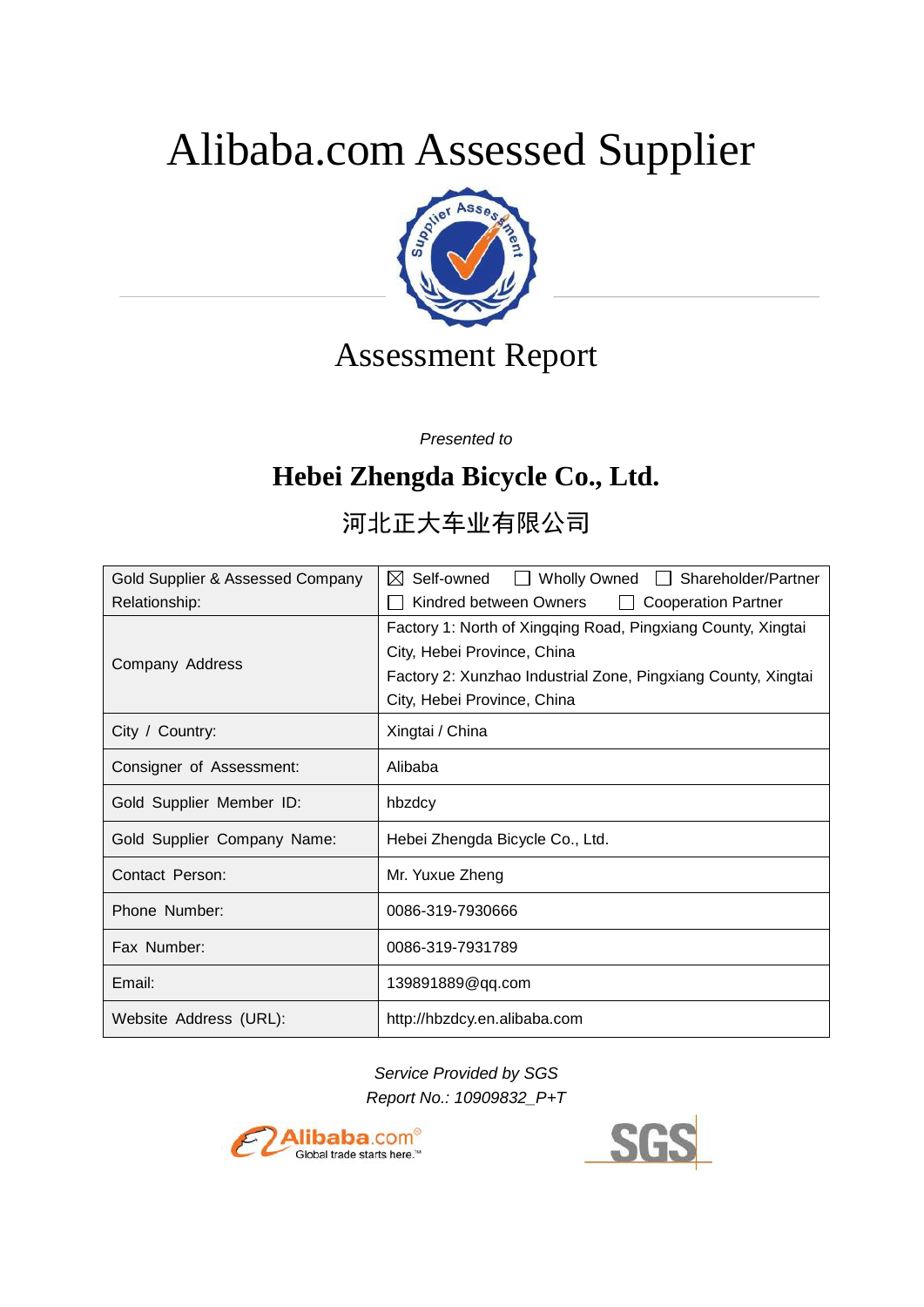

| Report Number:      | 10909832 P+T |                      |                                                           |
|---------------------|--------------|----------------------|-----------------------------------------------------------|
| Date of Assessment: | 12/Nov./2015 | Report Date:         | 12/Nov./2015                                              |
| Assessor's Name:    | Victor Wu    | Validity Period:     | 13/Nov./2015 -- 12/Nov./2016                              |
| Reviewed By:        | Sam Wang     | Online Verification: | www.sgs.com/en/our-company/certified-clients-and-products |

#### **Important Notes:**

#### **SGS's Disclaimer:**

This report reflects our findings for the particularly concerned company on the date of our service only. This report does not discharge or release the factory/sellers/suppliers from their commercial, legal or contractual obligations with buyers in respect of products provided by the factory/sellers/suppliers. Any reader other than the party for whom this report has been specifically issued is hereby informed that the general conditions of service of SGS contain liability limitation provisions.

#### **Alibaba.com's Disclaimer:**

This report has been independently prepared by a third party verification agency. The report is provided on an "AS IS" and "AS AVAILABLE" basis. The information contained in the report may change without notice and no obligation is assumed to update the information after publication. Alibaba (including its affiliates) is not involved in the preparation of the report. Publishing of the report by no means means that Alibaba endorses or recommends the report. Therefore, Alibaba cannot be held responsible for any inaccuracy or omission in the report.

To the maximum extent permitted by law, Alibaba expressly disclaims any warranty, expressed or implied, in regard to the report, including any implied warranty of merchantability, fitness for a particular purpose or non-infringement. Your use of or reliance on this report will be at your own discretion and risk. To the maximum extent permitted by law, in no event shall Alibaba be liable for any party for any direct, indirect, punitive, incidental, special or consequential damage costs, expenses, legal fees or losses or any damages whatsoever arising out of or in any way connected with any use of the report even if advised of the possibility of such damages.

| .<br>Report No:     | <b>P</b> <sub>+</sub> T<br>10909832<br>ັບວບວບວ∠ | . Report<br>* date.        | 12/Nov.<br>/2015 | Bv<br>Accaccar | Victor Wu |             |         |
|---------------------|-------------------------------------------------|----------------------------|------------------|----------------|-----------|-------------|---------|
| <b>CONFIDENTIAL</b> |                                                 | <b>All Rights Reserved</b> |                  |                |           | Page<br>No: | 2 of 27 |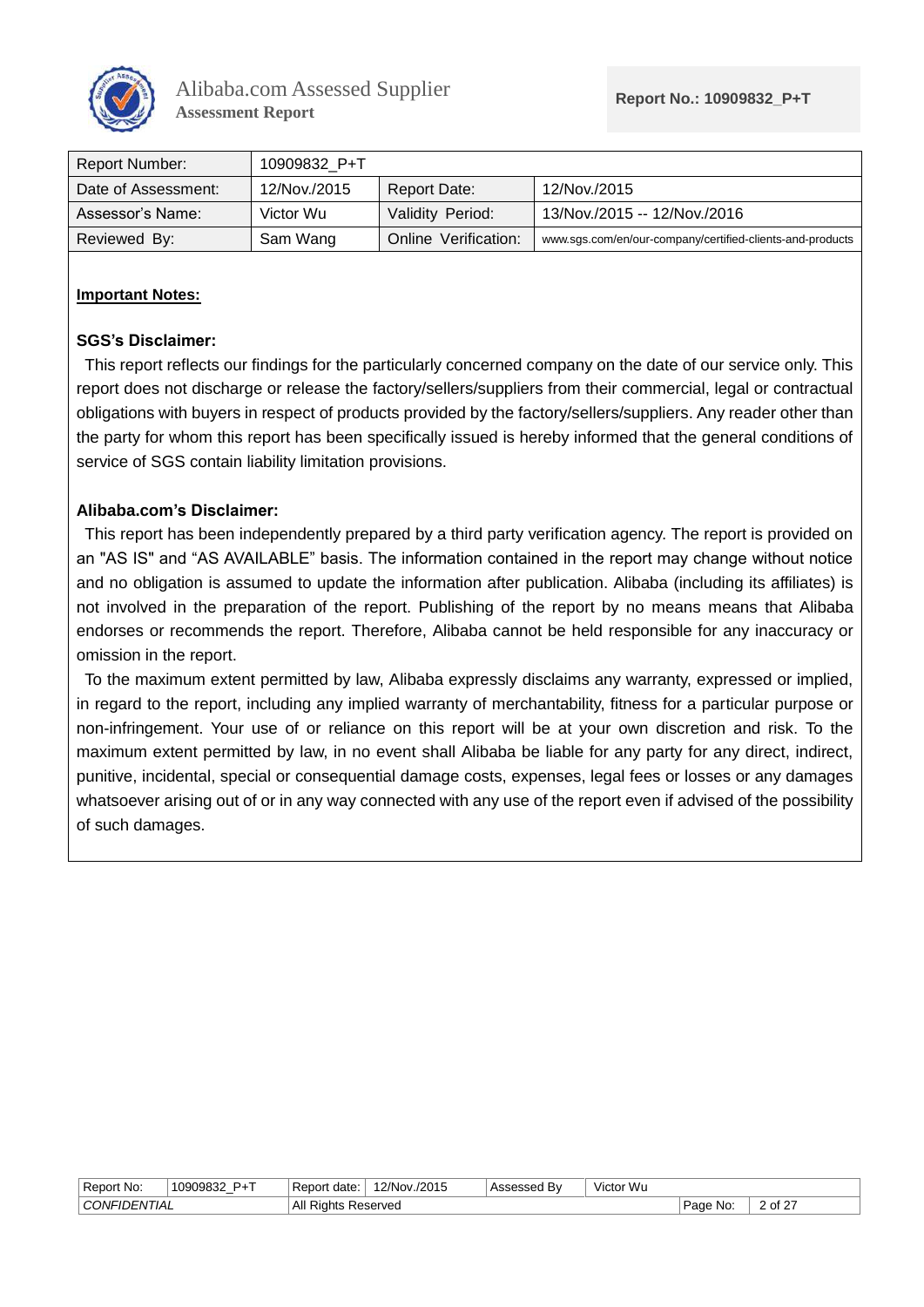

### **Contents**

| 6.1.2 Product Certification.<br>10 |
|------------------------------------|
|                                    |
|                                    |
|                                    |
|                                    |
|                                    |
|                                    |
|                                    |

| Report No:          | $P+T$<br>10909832 | Report<br>date: | 12/Nov./2015 | <b>Assessed By</b> | Victor Wu |             |         |
|---------------------|-------------------|-----------------|--------------|--------------------|-----------|-------------|---------|
| CONFIDENTIAL<br>All |                   | Riahts          | Reserved     |                    |           | Page<br>Mo: | 3 of 27 |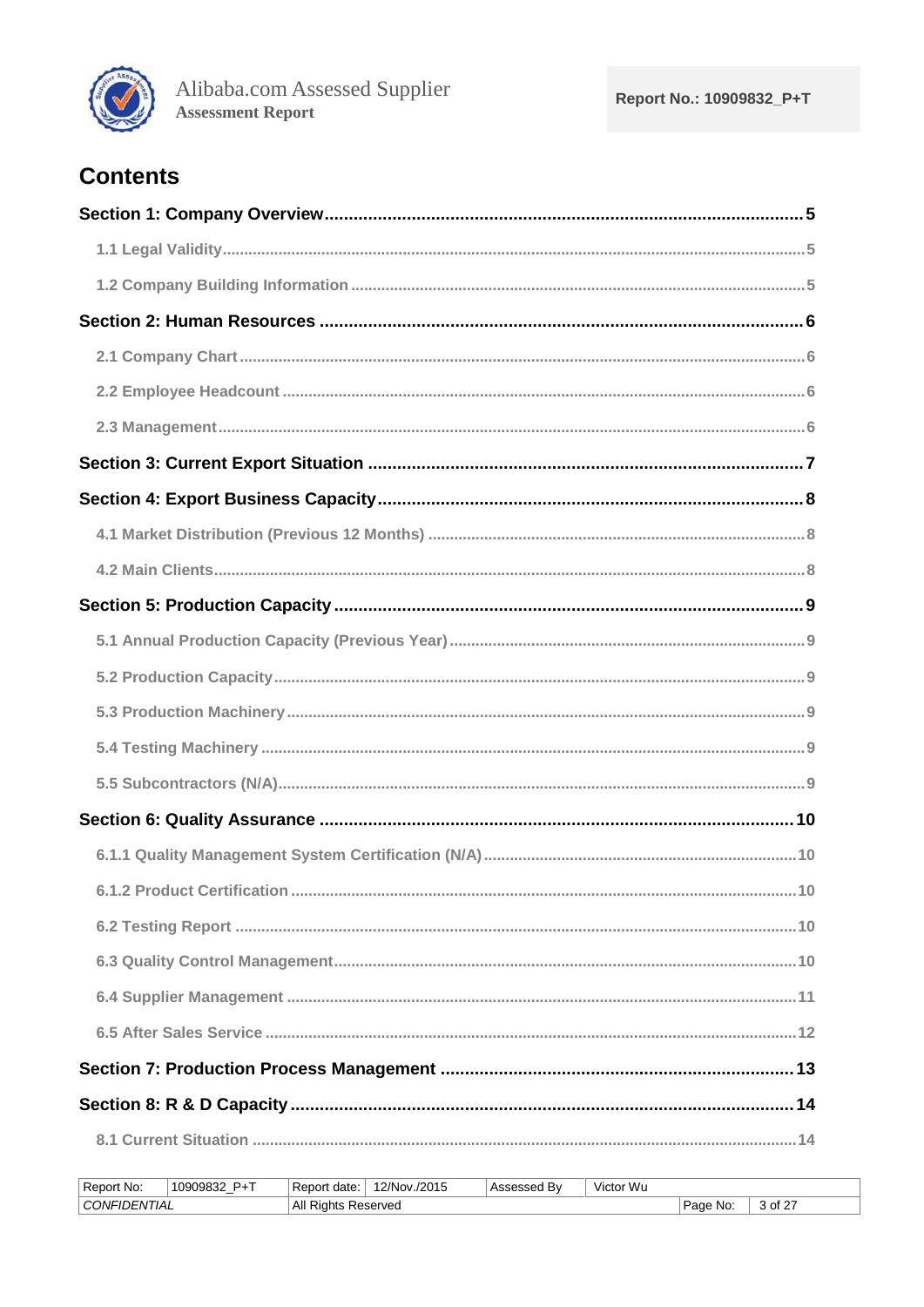

| Report No:                 | $P+T$<br>10909832 | Report<br>date: | $12/Nov$ .<br>/2015 | Bv<br>ssessed | Victor Wu |          |         |
|----------------------------|-------------------|-----------------|---------------------|---------------|-----------|----------|---------|
| <b>CONFIL</b><br>-IDENTIAL |                   | All<br>Rights   | Reserved            |               |           | Page No: | 4 of 27 |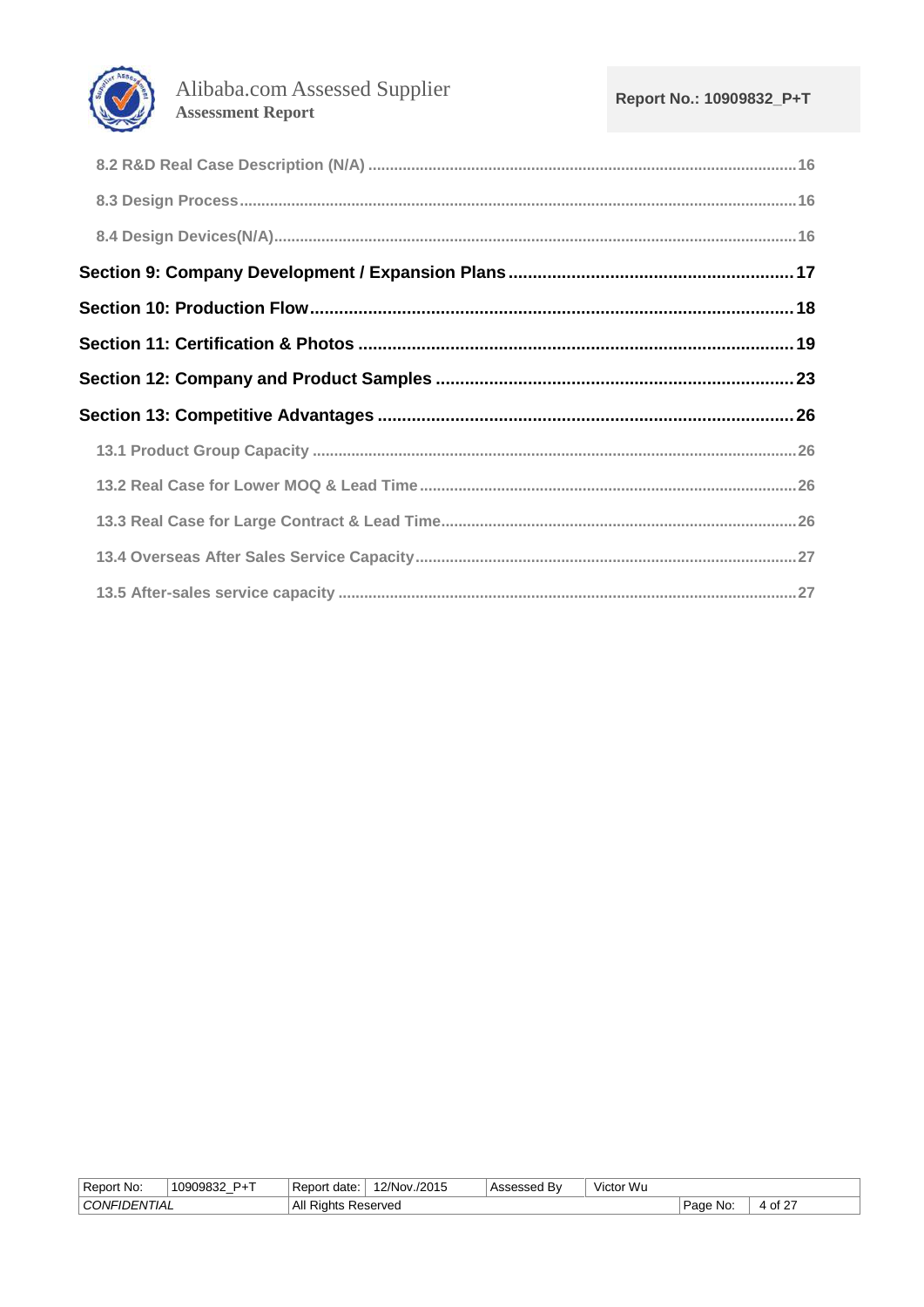

# <span id="page-4-0"></span>**Section 1: Company Overview**

<span id="page-4-1"></span>

|                                                          | <b>Business License</b>                                                                                                                                                                                  | 130531000000088                                                                                                                                                                                                                                                                                                |  |  |  |  |  |  |
|----------------------------------------------------------|----------------------------------------------------------------------------------------------------------------------------------------------------------------------------------------------------------|----------------------------------------------------------------------------------------------------------------------------------------------------------------------------------------------------------------------------------------------------------------------------------------------------------------|--|--|--|--|--|--|
|                                                          | Number:                                                                                                                                                                                                  |                                                                                                                                                                                                                                                                                                                |  |  |  |  |  |  |
|                                                          | <b>Validity Period:</b>                                                                                                                                                                                  | 20/Jul./2007 --                                                                                                                                                                                                                                                                                                |  |  |  |  |  |  |
|                                                          |                                                                                                                                                                                                          | 31/Dec./2049                                                                                                                                                                                                                                                                                                   |  |  |  |  |  |  |
|                                                          | Industry                                                                                                                                                                                                 | 8                                                                                                                                                                                                                                                                                                              |  |  |  |  |  |  |
|                                                          | Experience:                                                                                                                                                                                              |                                                                                                                                                                                                                                                                                                                |  |  |  |  |  |  |
|                                                          |                                                                                                                                                                                                          |                                                                                                                                                                                                                                                                                                                |  |  |  |  |  |  |
| Hebei Province, China                                    |                                                                                                                                                                                                          |                                                                                                                                                                                                                                                                                                                |  |  |  |  |  |  |
|                                                          |                                                                                                                                                                                                          |                                                                                                                                                                                                                                                                                                                |  |  |  |  |  |  |
| Province, China                                          |                                                                                                                                                                                                          |                                                                                                                                                                                                                                                                                                                |  |  |  |  |  |  |
|                                                          |                                                                                                                                                                                                          |                                                                                                                                                                                                                                                                                                                |  |  |  |  |  |  |
| Province, China                                          |                                                                                                                                                                                                          |                                                                                                                                                                                                                                                                                                                |  |  |  |  |  |  |
|                                                          | Reviewed By:                                                                                                                                                                                             | Pingxiang                                                                                                                                                                                                                                                                                                      |  |  |  |  |  |  |
| $\boxtimes$ Yes<br><b>No</b>                             |                                                                                                                                                                                                          | Industrial &                                                                                                                                                                                                                                                                                                   |  |  |  |  |  |  |
|                                                          |                                                                                                                                                                                                          | <b>Commercial Bureau</b>                                                                                                                                                                                                                                                                                       |  |  |  |  |  |  |
| RMB 3,000,000                                            |                                                                                                                                                                                                          |                                                                                                                                                                                                                                                                                                                |  |  |  |  |  |  |
| Mr. Yuxue Zheng                                          |                                                                                                                                                                                                          |                                                                                                                                                                                                                                                                                                                |  |  |  |  |  |  |
| <b>Bicycle</b>                                           |                                                                                                                                                                                                          |                                                                                                                                                                                                                                                                                                                |  |  |  |  |  |  |
| $\boxtimes$ Private Owner                                |                                                                                                                                                                                                          | Joint Venture                                                                                                                                                                                                                                                                                                  |  |  |  |  |  |  |
|                                                          |                                                                                                                                                                                                          |                                                                                                                                                                                                                                                                                                                |  |  |  |  |  |  |
|                                                          |                                                                                                                                                                                                          | Other                                                                                                                                                                                                                                                                                                          |  |  |  |  |  |  |
|                                                          |                                                                                                                                                                                                          |                                                                                                                                                                                                                                                                                                                |  |  |  |  |  |  |
|                                                          |                                                                                                                                                                                                          |                                                                                                                                                                                                                                                                                                                |  |  |  |  |  |  |
|                                                          |                                                                                                                                                                                                          |                                                                                                                                                                                                                                                                                                                |  |  |  |  |  |  |
|                                                          |                                                                                                                                                                                                          | <b>Factory Officer Claimed</b>                                                                                                                                                                                                                                                                                 |  |  |  |  |  |  |
| Total Building Size: 12,132<br>Number of Building(s) : 5 |                                                                                                                                                                                                          |                                                                                                                                                                                                                                                                                                                |  |  |  |  |  |  |
|                                                          |                                                                                                                                                                                                          |                                                                                                                                                                                                                                                                                                                |  |  |  |  |  |  |
|                                                          |                                                                                                                                                                                                          |                                                                                                                                                                                                                                                                                                                |  |  |  |  |  |  |
|                                                          |                                                                                                                                                                                                          |                                                                                                                                                                                                                                                                                                                |  |  |  |  |  |  |
|                                                          |                                                                                                                                                                                                          |                                                                                                                                                                                                                                                                                                                |  |  |  |  |  |  |
|                                                          | $\boxtimes$ Yes<br>$\Box$ No<br>20/Jul./2007<br>8<br><b>Stated Owned</b><br>Children Bicycle<br>1.2 Company Building Information<br>Real Estate Certification<br>m <sup>2</sup><br>m <sup>2</sup><br>500 | South of Xingqing Road, Fengzhou Town, Pingxiang County, Xingtai City,<br>Factory 1: North of Xingqing Road, Pingxiang County, Xingtai City, Hebei<br>Factory 2: Xunzhao Industrial Zone, Pingxiang County, Xingtai City, Hebei<br><b>Public Company</b><br>Sole Proprietorship<br>$\boxtimes$ Lease Agreement |  |  |  |  |  |  |

<span id="page-4-2"></span>

| Report No:                 | <b>D</b> <sub>L</sub> T<br>10909832 | ⊥Report<br>date: | 12/Nov.<br>/2015 | \ssessed<br>. Bv | Victor Wu |              |                                  |
|----------------------------|-------------------------------------|------------------|------------------|------------------|-----------|--------------|----------------------------------|
| <b>CONFIL</b><br>-IDENTIAL |                                     | ΔI<br>Rights     | Reserved         |                  |           | . No:<br>auc | ാ of <sup>27</sup><br>$\epsilon$ |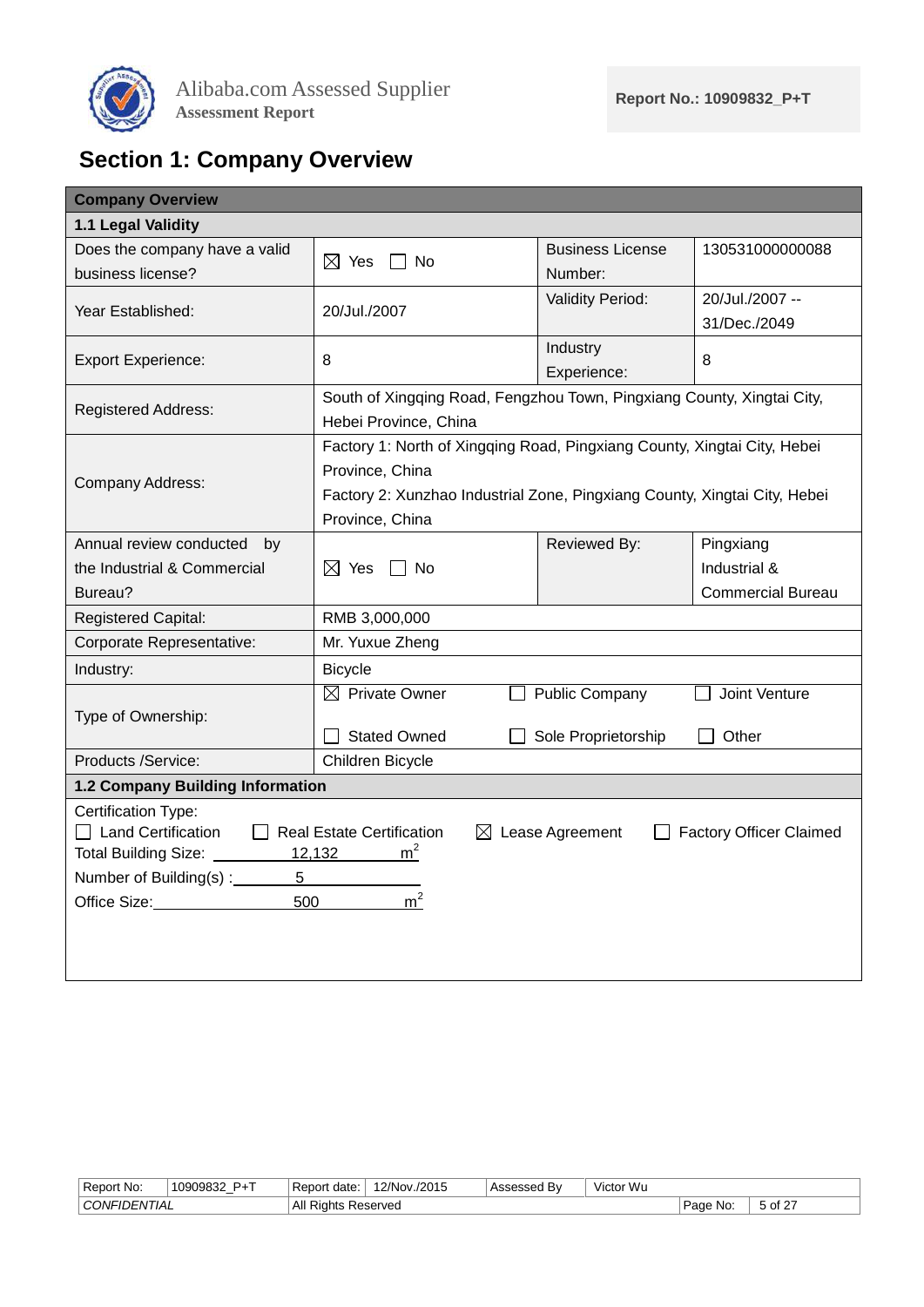

### <span id="page-5-0"></span>**Section 2: Human Resources**

<span id="page-5-2"></span><span id="page-5-1"></span>

| <b>Human Resources</b> |                      |                         |                              |  |                              |  |                   |                               |  |
|------------------------|----------------------|-------------------------|------------------------------|--|------------------------------|--|-------------------|-------------------------------|--|
| 2.1 Company Chart      |                      |                         |                              |  |                              |  |                   |                               |  |
| <b>GM</b>              |                      |                         |                              |  |                              |  |                   |                               |  |
|                        |                      |                         | Vice GM                      |  |                              |  |                   |                               |  |
| Production<br>Dept.    | QC Dept.             | Technical<br>Dept.      | Sales Dept.                  |  | Financial<br>Dept.           |  | Purchase<br>Dept. | Admin. Dept.                  |  |
| 2.2 Employee Headcount |                      |                         |                              |  |                              |  |                   |                               |  |
| <b>Department Name</b> |                      |                         | <b>Full Time Employee(s)</b> |  | <b>Part-Time Employee(s)</b> |  |                   | <b>Total</b>                  |  |
| <b>GM</b>              |                      | 1                       |                              |  | $\mathbf 0$                  |  |                   | $\mathbf 1$                   |  |
| Vice GM                |                      | $\overline{2}$          |                              |  | $\mathbf 0$                  |  |                   | $\overline{2}$                |  |
| Production Dept.       |                      | 55                      |                              |  | $\mathbf 0$                  |  |                   | 55                            |  |
| QC Dept.               |                      | 3                       |                              |  | $\overline{0}$               |  |                   | 3                             |  |
| <b>Technical Dept.</b> |                      | 3                       |                              |  | $\mathbf 0$                  |  |                   | 3                             |  |
| Sales Dept.            |                      | 10                      |                              |  | $\overline{0}$               |  |                   | 10                            |  |
| Financial Dept.        |                      | $\overline{\mathbf{4}}$ |                              |  | $\mathbf 0$                  |  |                   | $\overline{4}$                |  |
| Purchase Dept.         |                      | $\overline{2}$          |                              |  | $\mathbf 0$                  |  |                   | $\overline{2}$                |  |
| Admin. Dept.           |                      | 15                      |                              |  | $\mathbf 0$                  |  |                   | 15                            |  |
|                        | <b>Total Number:</b> | 95                      |                              |  | $\mathbf 0$                  |  |                   | 95                            |  |
| 2.3 Management         |                      |                         |                              |  |                              |  |                   |                               |  |
| <b>Department</b>      | <b>Name</b>          |                         | <b>Title</b>                 |  | <b>Education</b>             |  |                   | Year(s) in Current<br>Company |  |
| <b>GM</b>              | Mr. Yuxue Zheng      |                         | <b>GM</b>                    |  | Senior high school graduate  |  | 8                 |                               |  |

<span id="page-5-3"></span>

| Report No:                | <b>D</b> <sub>+</sub> T<br>1090982<br>_ | Report<br>date<br>∵Re∟ | /2015<br>2/Nov. | .<br>ים | Victor Wu |               |             |
|---------------------------|-----------------------------------------|------------------------|-----------------|---------|-----------|---------------|-------------|
| <sup>'</sup> CONFIDENTIAL |                                         | All<br>≺iahts          | Reserved        |         |           | ' Page<br>No: | $60f$ $2^-$ |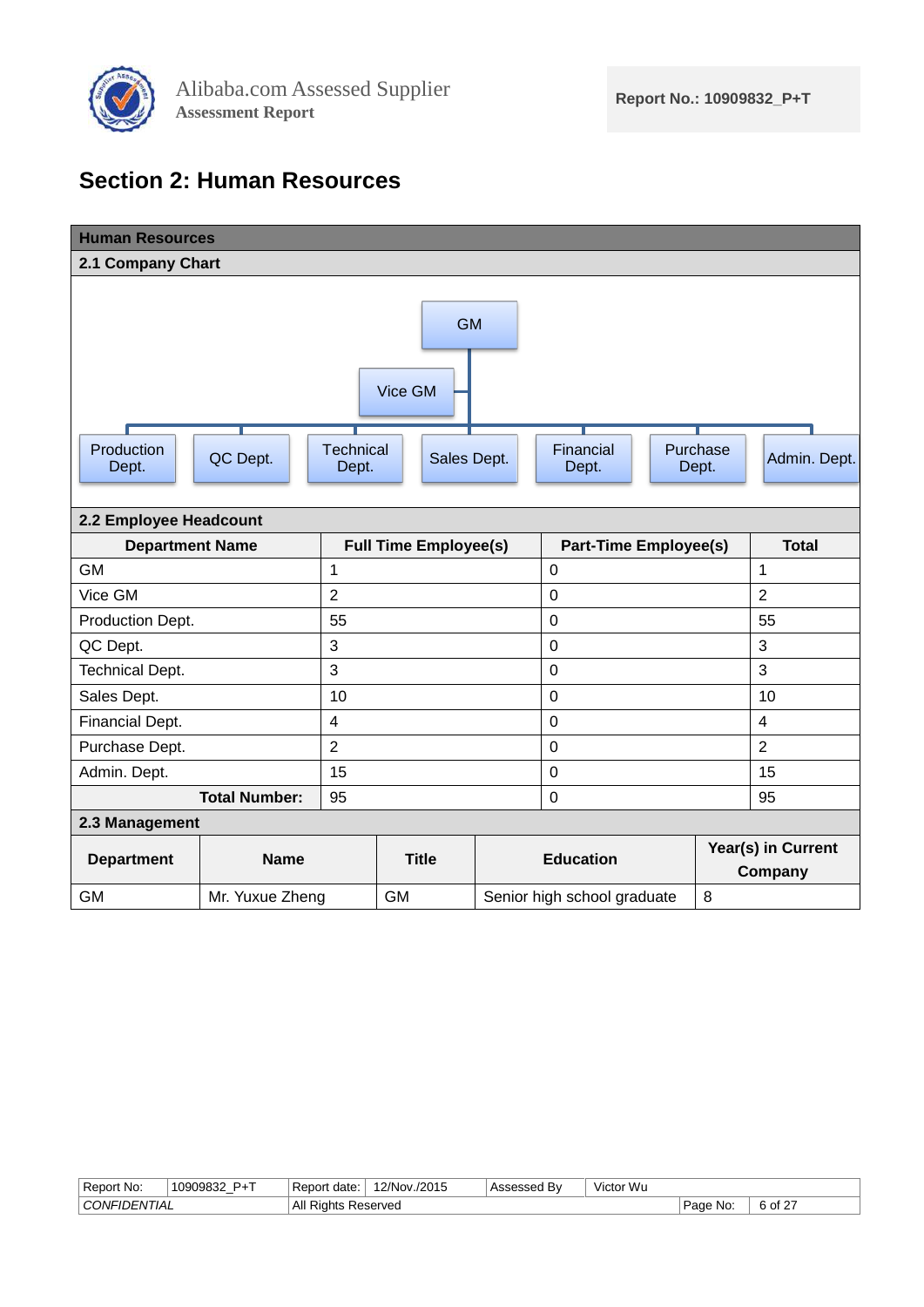

# <span id="page-6-0"></span>**Section 3: Current Export Situation**

#### **Current Export Situation**

There is/are 10 foreign trading employee(s) in the company.

| <b>Working Experience</b> | <b>Headcount</b> | <b>Accepted</b><br>Language | <b>Listening &amp;</b><br><b>Speaking</b> | <b>Reading &amp;</b><br>Writing |
|---------------------------|------------------|-----------------------------|-------------------------------------------|---------------------------------|
| Over 30 Years             | 0                | English                     | Yes                                       | Yes                             |
| 21-30Years                | 0                | N/A                         | N/A                                       | N/A                             |
| 11-20 Years               | $\Omega$         | N/A                         | N/A                                       | N/A                             |
| 6-10 Years                |                  | N/A                         | N/A                                       | N/A                             |
| 2-5 Years                 | ⇁                | N/A                         | N/A                                       | N/A                             |
| Less than 2 years         | $\overline{2}$   | N/A                         | N/A                                       | N/A                             |

| Does the company have a valid export license?                                                               | $\boxtimes$<br>Yes<br>No                                                                                                                                |  |  |  |  |
|-------------------------------------------------------------------------------------------------------------|---------------------------------------------------------------------------------------------------------------------------------------------------------|--|--|--|--|
| Export License Registration No.:                                                                            | 01245159                                                                                                                                                |  |  |  |  |
| Total Revenue (Previous Year):                                                                              | USD 1,840,000                                                                                                                                           |  |  |  |  |
| Total Export Revenue (Previous Year):                                                                       | USD 1,370,000                                                                                                                                           |  |  |  |  |
| <b>Estimated Export Revenue (Current Year):</b>                                                             | USD 1,500,000                                                                                                                                           |  |  |  |  |
| Trade Agents Employed Overseas:                                                                             | $\boxtimes$ No<br>Yes                                                                                                                                   |  |  |  |  |
| <b>Nearest Port:</b>                                                                                        | <b>Tianjin Port</b>                                                                                                                                     |  |  |  |  |
| <b>Accepted Payment Terms</b>                                                                               | $\boxtimes$ CFR<br><b>FOB</b><br>$\boxtimes$ EXW<br>⊠<br>$\boxtimes$ CIF                                                                                |  |  |  |  |
| Accepted Payment Type:                                                                                      | ⊠<br>L/C<br>T/T<br><b>Credit Card</b><br>$\bowtie$<br>$\bowtie$<br>Cash<br><b>West Union</b><br>$\bowtie$<br><b>Money Gram</b><br>Moneybooker<br>Paypal |  |  |  |  |
| Average lead time from product order confirmation to<br>production delivery (products exiting the factory): | 20 -- 45 Days                                                                                                                                           |  |  |  |  |
| Average Sampling Time                                                                                       |                                                                                                                                                         |  |  |  |  |
| <b>Product Category</b>                                                                                     | Lead Time                                                                                                                                               |  |  |  |  |
| Children Bicycle                                                                                            | 2 Days                                                                                                                                                  |  |  |  |  |
| The Shortest Sampling Time                                                                                  |                                                                                                                                                         |  |  |  |  |
| <b>Product Category</b>                                                                                     | <b>Shortest Lead Time</b>                                                                                                                               |  |  |  |  |
| Children Bicycle                                                                                            | 2 Days                                                                                                                                                  |  |  |  |  |

| Report No:   | <b>D</b> <sub>+</sub> T<br>10909832 | Report<br>date:                  | 12/Nov.<br>/./2015 | . Bv<br>Assessed | Victor Wu |             |                                   |
|--------------|-------------------------------------|----------------------------------|--------------------|------------------|-----------|-------------|-----------------------------------|
| CONFIDENTIAL |                                     | ΔII<br>Rights Reserved<br>$\sim$ |                    |                  |           | No:<br>Page | of 27<br>$\overline{\phantom{a}}$ |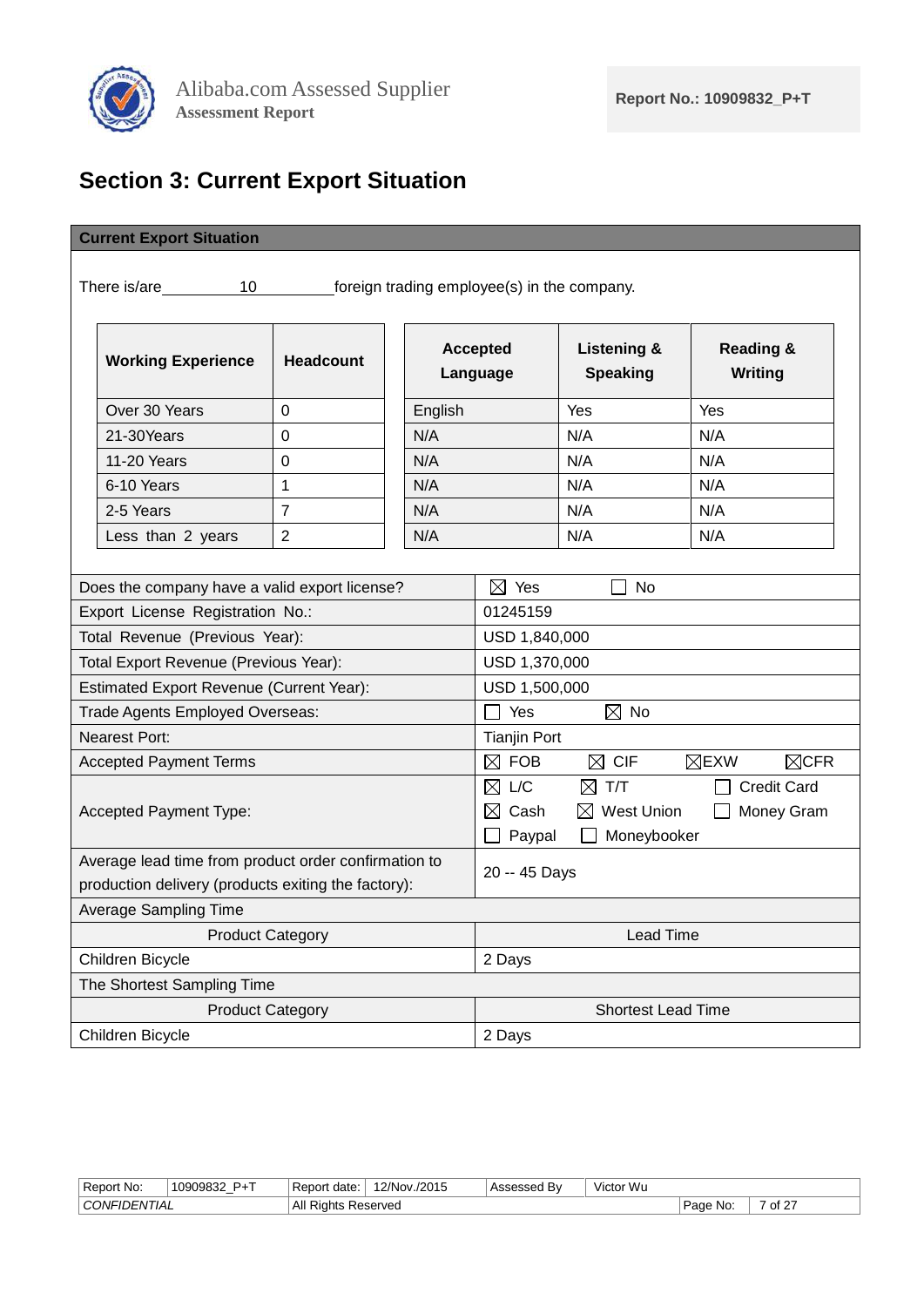

# <span id="page-7-0"></span>**Section 4: Export Business Capacity**

<span id="page-7-2"></span><span id="page-7-1"></span>

| <b>Export Business Capacity</b>              |                  |                        |          |               |                   |  |  |
|----------------------------------------------|------------------|------------------------|----------|---------------|-------------------|--|--|
| 4.1 Market Distribution (Previous 12 Months) |                  |                        |          |               |                   |  |  |
| <b>Market</b>                                |                  | <b>Main Product(s)</b> |          | Revenue (USD) | Total Revenue (%) |  |  |
| North America                                |                  | Children Bicycle       | 230,000  |               | 12.50             |  |  |
| South America                                |                  | Children Bicycle       | 450,000  |               | 24.46             |  |  |
| Eastern Europe                               | N/A              |                        | $\Omega$ |               | $\Omega$          |  |  |
| Southeast Asia                               | N/A              |                        |          |               | $\mathbf 0$       |  |  |
| Africa                                       | Children Bicycle |                        | 120,000  |               | 6.52              |  |  |
| Oceania                                      | N/A              |                        | $\Omega$ |               | $\Omega$          |  |  |
| Mid East                                     | N/A              |                        | $\Omega$ |               | $\Omega$          |  |  |
| Eastern Asia                                 | N/A              |                        | $\Omega$ |               | $\Omega$          |  |  |
| <b>Western Europe</b>                        |                  | Children Bicycle       | 330,000  |               | 17.93             |  |  |
| Central America                              | N/A              |                        | $\Omega$ |               | $\Omega$          |  |  |
| Northern Europe                              |                  | Children Bicycle       | 240,000  |               | 13.04             |  |  |
| Southern Europe                              | N/A              |                        | $\Omega$ |               | 0                 |  |  |
| South Asia                                   | N/A              |                        | $\Omega$ |               | $\Omega$          |  |  |
| Domestic Market                              | Children Bicycle |                        | 470,000  |               | 25.55             |  |  |
| <b>4.2 Main Clients</b>                      |                  |                        |          |               |                   |  |  |
| <b>Client Name</b>                           |                  | <b>Main Product(s)</b> |          |               | Total Revenue (%) |  |  |
| Confidential                                 |                  | Confidential           |          |               | Confidential      |  |  |

| Report No:                | <b>D</b> <sub>+</sub> T<br>$1090983^\circ$ | . Rer<br>date:<br>nr      | $'2/Nov$ .<br>/2015 | Bv<br>\ssessed | $\cdots$<br>∙ Wu<br>Victor |                          |         |
|---------------------------|--------------------------------------------|---------------------------|---------------------|----------------|----------------------------|--------------------------|---------|
| CONFIL<br><b>'DENTIAL</b> |                                            | ΔII<br>-<br>Riahts<br>nı. | Reserved            |                |                            | No<br><b>Dono</b><br>auc | of 27 د |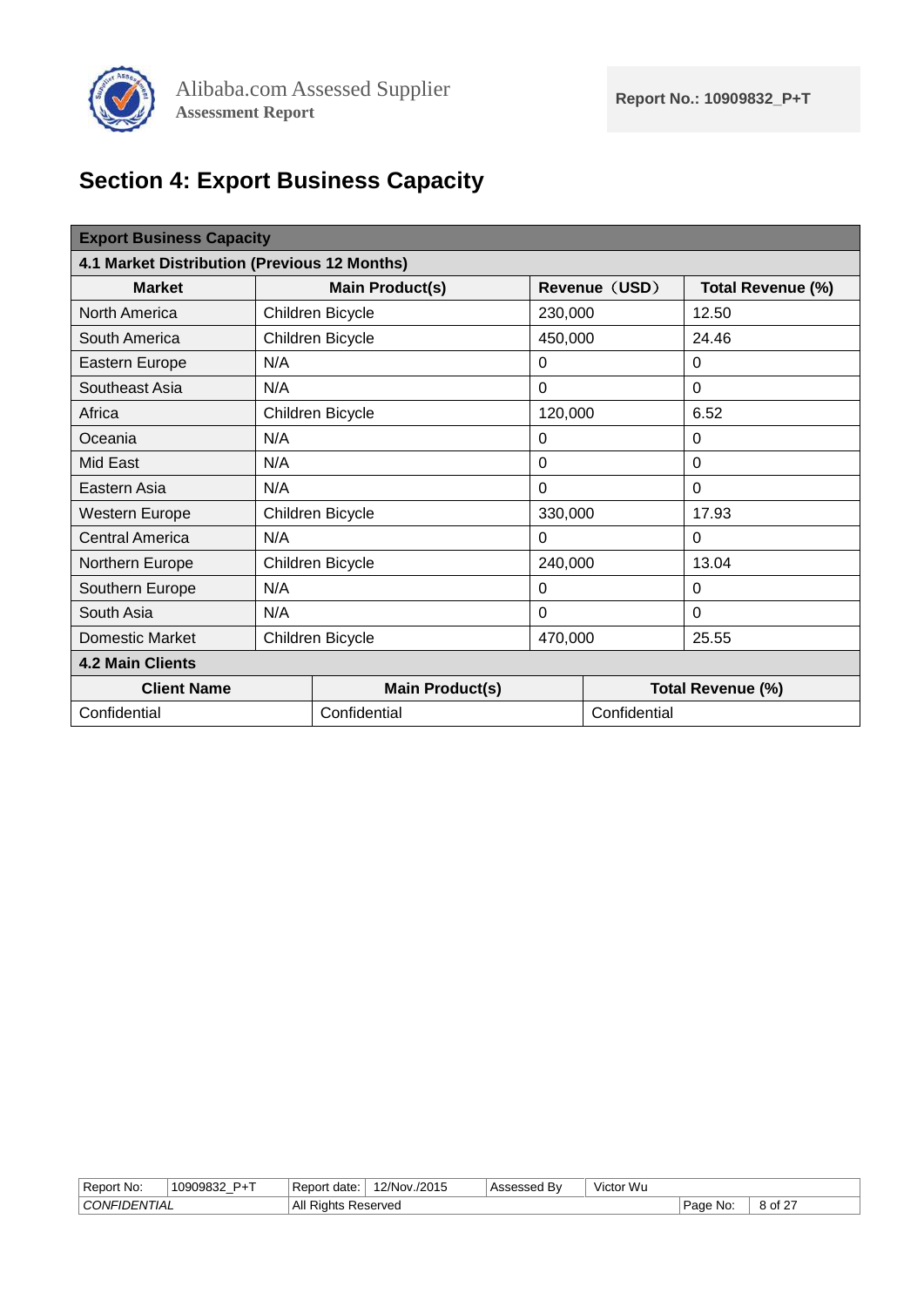

# <span id="page-8-0"></span>**Section 5: Production Capacity**

<span id="page-8-5"></span><span id="page-8-4"></span><span id="page-8-3"></span><span id="page-8-2"></span><span id="page-8-1"></span>

| <b>Production Capacity</b>                          |     |            |                              |                                 |                               |                                              |                                   |  |  |
|-----------------------------------------------------|-----|------------|------------------------------|---------------------------------|-------------------------------|----------------------------------------------|-----------------------------------|--|--|
| 5.1 Annual Production Capacity (Previous Year)      |     |            |                              |                                 |                               |                                              |                                   |  |  |
| Children Bicycle: 360,000 Sets                      |     |            |                              |                                 |                               |                                              |                                   |  |  |
| <b>5.2 Production Capacity</b>                      |     |            |                              |                                 |                               |                                              |                                   |  |  |
| <b>Product Name</b>                                 |     |            |                              | <b>Production Line Capacity</b> |                               | <b>Actual Units Produced (Previous Year)</b> |                                   |  |  |
| Children Bicycle                                    |     |            | 55,000 Sets/Month            |                                 |                               | 360,000 Sets                                 |                                   |  |  |
| <b>5.3 Production Machinery</b>                     |     |            |                              |                                 |                               |                                              |                                   |  |  |
| <b>Machine Name</b><br>Brand & Model No.            |     |            | Quantity                     |                                 | <b>Number of Year(s) Used</b> | <b>Condition</b>                             |                                   |  |  |
| <b>Shot Blasting Machine</b>                        |     | N/A        |                              | 1                               | 3                             |                                              | Acceptable                        |  |  |
| <b>Spraying Coating Line</b>                        |     | N/A        |                              | 1                               | 3                             |                                              | Acceptable                        |  |  |
| Assemble Line                                       |     | N/A        |                              | 3                               | $\overline{2}$                |                                              | Acceptable                        |  |  |
| <b>Pressing Machine</b>                             |     | N/A        |                              | $\overline{7}$                  | $\overline{2}$                |                                              | Acceptable                        |  |  |
| Knitting Machine                                    |     | N/A        |                              | 6                               | 1                             |                                              | Acceptable                        |  |  |
| <b>Electric Screwdriver</b>                         |     | N/A        |                              | 3                               | $\mathbf 1$                   |                                              | Acceptable                        |  |  |
| <b>5.4 Testing Machinery</b>                        |     |            |                              |                                 |                               |                                              |                                   |  |  |
| <b>Machine Name</b><br><b>Brand &amp; Model No.</b> |     | Quantity   |                              | <b>Number of Year(s) Used</b>   | <b>Condition</b>              |                                              |                                   |  |  |
| <b>Torsion Handle</b>                               |     | <b>ACD</b> |                              | 1                               | $\overline{2}$                |                                              | Acceptable                        |  |  |
| 5.5 Subcontractors (N/A)                            |     |            |                              |                                 |                               |                                              |                                   |  |  |
| <b>Subcontractor</b><br><b>Name</b>                 |     |            | <b>Product Subcontracted</b> | <b>Volume Supplied</b>          |                               |                                              | <b>Cooperation Period (Years)</b> |  |  |
| N/A                                                 | N/A |            |                              | N/A                             |                               | N/A                                          |                                   |  |  |

| . All R'<br>CONFIL<br>$9$ of 27<br>Reserved<br>No<br>∍∽∼ ب<br>' IAL<br>Rights<br>. <b>JENI</b><br>auc | Report No: | <b>D</b> <sub>+</sub> T<br>10000832<br>- | date<br>۱N | /2015<br>$2/N$ nv | $\cdots$<br>Bv | .<br>$\cdots$<br>Victor Wu |  |
|-------------------------------------------------------------------------------------------------------|------------|------------------------------------------|------------|-------------------|----------------|----------------------------|--|
|                                                                                                       |            |                                          |            |                   |                |                            |  |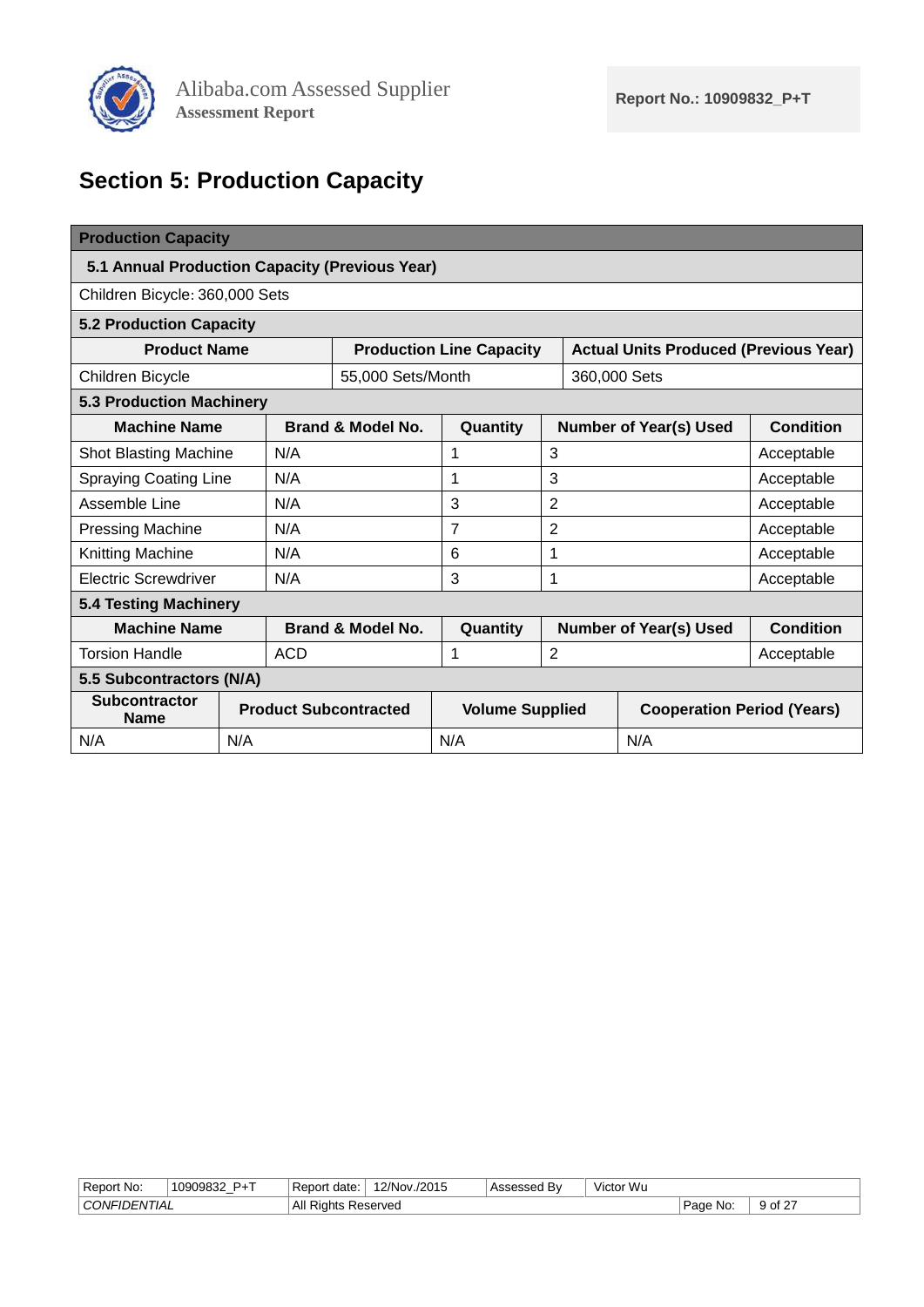

# <span id="page-9-0"></span>**Section 6: Quality Assurance**

<span id="page-9-2"></span><span id="page-9-1"></span>

| <b>Quality Assurance</b>              |  |                                                     |                        |                                                             |                                                             |                      |  |  |
|---------------------------------------|--|-----------------------------------------------------|------------------------|-------------------------------------------------------------|-------------------------------------------------------------|----------------------|--|--|
|                                       |  | 6.1.1 Quality Management System Certification (N/A) |                        |                                                             |                                                             |                      |  |  |
| <b>Certification</b>                  |  | <b>Certified By</b>                                 | <b>Certificate No.</b> |                                                             | <b>Business Scope</b>                                       | <b>Validity Date</b> |  |  |
| N/A                                   |  | N/A                                                 | N/A                    |                                                             | N/A                                                         | N/A                  |  |  |
| <b>6.1.2 Product Certification</b>    |  |                                                     |                        |                                                             |                                                             |                      |  |  |
| <b>Certification</b>                  |  | <b>Certified By</b>                                 | <b>Certificate No.</b> |                                                             | Product Name & Model No.                                    | <b>Validity Date</b> |  |  |
| <b>CE</b>                             |  | <b>Beide</b>                                        | B-S13074466            |                                                             | <b>Balance Bike</b>                                         | 18/Jul./2013 --      |  |  |
|                                       |  |                                                     |                        |                                                             | 31/Dec./2049                                                |                      |  |  |
| <b>CE</b>                             |  | <b>Beide</b>                                        | B-S14075815            |                                                             | Children Bicycle                                            | 23/Jul./2014 --      |  |  |
|                                       |  |                                                     |                        |                                                             |                                                             | 31/Dec./2049         |  |  |
| <b>CE</b>                             |  | <b>Beide</b>                                        | B-S10060518            |                                                             | 09/Jun./2010 --<br>Children Bicycle                         |                      |  |  |
|                                       |  |                                                     |                        |                                                             |                                                             | 31/Dec./2049         |  |  |
| <b>CE</b>                             |  | <b>Beide</b>                                        | B-S12042583            |                                                             | Kid's Bike                                                  | 23/Apr./2012 --      |  |  |
|                                       |  |                                                     |                        |                                                             |                                                             | 31/Dec./2049         |  |  |
| CCC                                   |  | <b>China Quality</b>                                | 20150122017747         |                                                             | Children Bicycle                                            | 18/May/2015 --       |  |  |
|                                       |  | Certification                                       | 23                     |                                                             |                                                             | 18/May/2020          |  |  |
|                                       |  | Centre                                              |                        |                                                             |                                                             |                      |  |  |
| CCC<br><b>China Quality</b>           |  | 20150122017747                                      |                        | Children Bicycle                                            | 18/May/2015 --                                              |                      |  |  |
|                                       |  | Certification                                       | 32                     |                                                             |                                                             | 18/May/2020          |  |  |
|                                       |  | Centre                                              |                        |                                                             |                                                             |                      |  |  |
| <b>6.2 Testing Report</b>             |  |                                                     |                        |                                                             |                                                             |                      |  |  |
| <b>Certification</b>                  |  | <b>Certified By</b>                                 | <b>Certificate No.</b> | <b>Product Name &amp; Model No.</b><br><b>Validity Date</b> |                                                             |                      |  |  |
| <b>Test Report</b>                    |  | <b>ATC</b>                                          | DGC141022001V          |                                                             | Tricycle & WZD-TCT013,                                      | 03/Nov./2014 --      |  |  |
|                                       |  |                                                     |                        | WZD-TC018, WZD-TCT022                                       |                                                             | 31/Dec./2049         |  |  |
|                                       |  | <b>6.3 Quality Control Management</b>               |                        |                                                             |                                                             |                      |  |  |
| <b>Item</b>                           |  | <b>Content</b>                                      |                        |                                                             | <b>Observations /Comments</b>                               |                      |  |  |
|                                       |  |                                                     |                        |                                                             | $\boxtimes$ Yes, all production lines have adequate quality |                      |  |  |
|                                       |  | Is there quality control on all production          |                        | control                                                     |                                                             |                      |  |  |
| 6.3.1                                 |  | lines?                                              |                        |                                                             | Yes, some production lines have adequate quality            |                      |  |  |
|                                       |  |                                                     |                        |                                                             | control                                                     |                      |  |  |
|                                       |  |                                                     |                        | No                                                          |                                                             |                      |  |  |
| Do the QA/QC inspectors work<br>6.3.2 |  |                                                     | $\boxtimes$ Yes        |                                                             |                                                             |                      |  |  |
|                                       |  | independently from the production line?             |                        |                                                             | No                                                          |                      |  |  |
| 6.3.3                                 |  | Who does the QC/QA Manager                          |                        |                                                             | GM -- Mr. Yuxue Zheng                                       |                      |  |  |
|                                       |  | /Supervisor report to?                              |                        |                                                             |                                                             |                      |  |  |
| 6.3.4                                 |  | How many QA/QC inspectors in total?                 |                        | 3                                                           |                                                             |                      |  |  |

<span id="page-9-4"></span><span id="page-9-3"></span>

| All<br>CONF<br>$\sim$<br>. Page<br>No:<br>∕ of<br>Reserved<br>.<br>-NIJAL<br>nts<br>11 JF<br><b>NUI</b><br>$\mathbf{u}$ | . .<br>-<br>No:<br>Report | $-$<br>1090983<br>w<br>- | ⊤Repor'<br>date | $^{\circ}$ 2/Nov.<br>/2015<br>,, | B٧<br>0.00000 | $\cdots$<br>$\cdots$<br>√ictor Wu |  |
|-------------------------------------------------------------------------------------------------------------------------|---------------------------|--------------------------|-----------------|----------------------------------|---------------|-----------------------------------|--|
|                                                                                                                         |                           |                          |                 |                                  |               |                                   |  |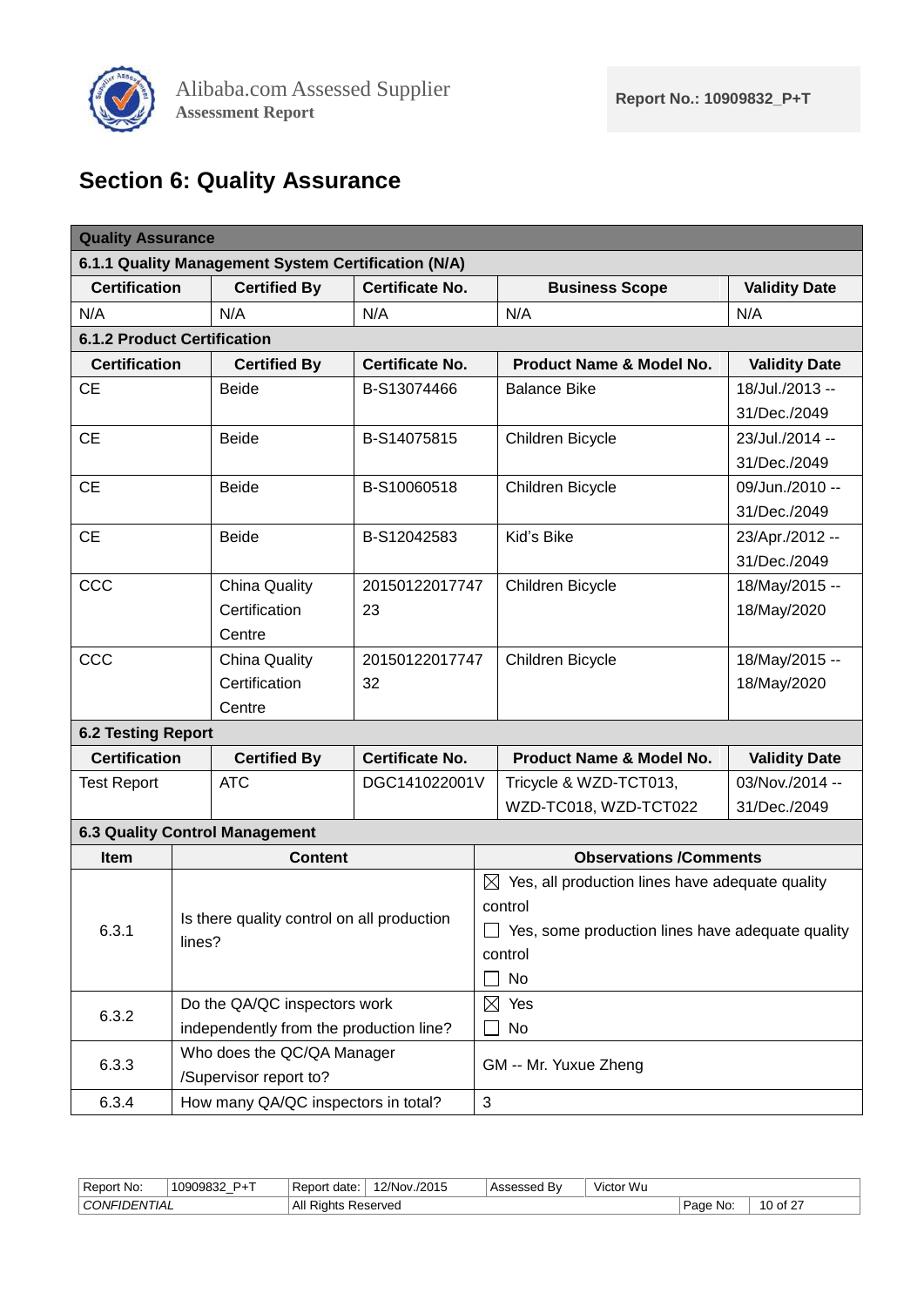

<span id="page-10-0"></span>

|                                         | No. of Employees in Each Production Line:                 |                                   |                                                       |                                                                    |                       |  |  |  |  |
|-----------------------------------------|-----------------------------------------------------------|-----------------------------------|-------------------------------------------------------|--------------------------------------------------------------------|-----------------------|--|--|--|--|
|                                         | <b>Production Line</b>                                    | <b>Supervisor</b>                 |                                                       | No. of Operators                                                   | No. of In-line QC/QA  |  |  |  |  |
| Workshop 1                              |                                                           | $\overline{2}$                    |                                                       | 38                                                                 | $\overline{2}$        |  |  |  |  |
| Workshop 2                              |                                                           | 1                                 |                                                       | 14                                                                 | 1                     |  |  |  |  |
|                                         | 6.3.5 Average Guarantee Time                              |                                   |                                                       |                                                                    |                       |  |  |  |  |
|                                         | <b>Product Category</b>                                   |                                   |                                                       | <b>Guarantee Time</b>                                              |                       |  |  |  |  |
| Children Bicycle                        |                                                           |                                   |                                                       | 1 Year                                                             |                       |  |  |  |  |
|                                         | 6.3.6 The Longest Guarantee Time                          |                                   |                                                       |                                                                    |                       |  |  |  |  |
|                                         | <b>Product Category</b>                                   |                                   |                                                       |                                                                    | <b>Guarantee Time</b> |  |  |  |  |
|                                         | Children Bicycle                                          |                                   |                                                       | 1 Year                                                             |                       |  |  |  |  |
|                                         | <b>6.4 Supplier Management</b>                            |                                   |                                                       |                                                                    |                       |  |  |  |  |
| Item                                    |                                                           | <b>Content</b>                    |                                                       | <b>Observations /Comments</b>                                      |                       |  |  |  |  |
| Does the company have a                 |                                                           |                                   |                                                       | $\boxtimes$ Yes                                                    |                       |  |  |  |  |
| 6.4.1<br>supplier assessment procedure? |                                                           |                                   |                                                       | No                                                                 |                       |  |  |  |  |
| Does the company have an                |                                                           |                                   | $\boxtimes$                                           | Yes                                                                |                       |  |  |  |  |
| 6.4.2<br>updated list of approved       |                                                           |                                   | No                                                    |                                                                    |                       |  |  |  |  |
| suppliers?                              |                                                           |                                   |                                                       |                                                                    |                       |  |  |  |  |
|                                         | Has the company established and                           |                                   |                                                       | Yes, with written standard procedures                              |                       |  |  |  |  |
| 6.4.3                                   | implemented a standard                                    |                                   | ⊠                                                     | Yes, with written procedure but lack of consistent                 |                       |  |  |  |  |
|                                         |                                                           | procedure for purchasing contract |                                                       | standard                                                           |                       |  |  |  |  |
|                                         | review and approval?                                      |                                   | No                                                    |                                                                    |                       |  |  |  |  |
|                                         |                                                           |                                   | Yes, assessment reports are available for more than 3 |                                                                    |                       |  |  |  |  |
|                                         |                                                           |                                   | years                                                 |                                                                    |                       |  |  |  |  |
| 6.4.4                                   | Does the company keep its<br>supplier assessment reports? |                                   |                                                       | Yes, assessment reports are available for the last 1-3<br>years    |                       |  |  |  |  |
|                                         |                                                           |                                   |                                                       | $\boxtimes$ Yes, assessment reports are available for the previous |                       |  |  |  |  |
|                                         |                                                           |                                   | 12 months                                             |                                                                    |                       |  |  |  |  |
|                                         |                                                           |                                   |                                                       | No                                                                 |                       |  |  |  |  |
|                                         |                                                           |                                   |                                                       | Yes, the purchasing document includes all the                      |                       |  |  |  |  |
|                                         |                                                           | Are the company's purchasing      |                                                       | information required                                               |                       |  |  |  |  |
| 6.4.5                                   |                                                           | documents sufficient to ensure    | Yes, however the purchasing document includes<br>⊠    |                                                                    |                       |  |  |  |  |
|                                         |                                                           | product safety control and their  | incomplete information                                |                                                                    |                       |  |  |  |  |
|                                         | customers' requirements?                                  |                                   |                                                       | No                                                                 |                       |  |  |  |  |
|                                         |                                                           | Is there a procedure to conduct   |                                                       | Yes, with clear standard and written inspection records            |                       |  |  |  |  |
| 6.4.6                                   |                                                           | random product inspections after  |                                                       | Yes, with inspection records but no procedures                     |                       |  |  |  |  |
|                                         |                                                           |                                   |                                                       | Yes, with procedures but no inspection records                     |                       |  |  |  |  |
|                                         | final packaging?                                          |                                   | ⊠                                                     | No, inspections are not necessary                                  |                       |  |  |  |  |

| Report<br>No:                   | <b>D</b> <sub>+</sub> T<br>10909832<br>$\overline{\phantom{a}}$ | date:<br>' Report | 2/Nov<br>2015/ | B٧<br>335U | $\cdots$<br>$\cdots$<br>∵Wu<br>Victor |                             |      |
|---------------------------------|-----------------------------------------------------------------|-------------------|----------------|------------|---------------------------------------|-----------------------------|------|
| $\sim$<br>, ∪ONFI⊓<br>·IDENTIAL |                                                                 | All<br>INI:<br>ww | Reserved<br>__ |            |                                       | ∽∼<br>Νo<br>au <sup>.</sup> | . .- |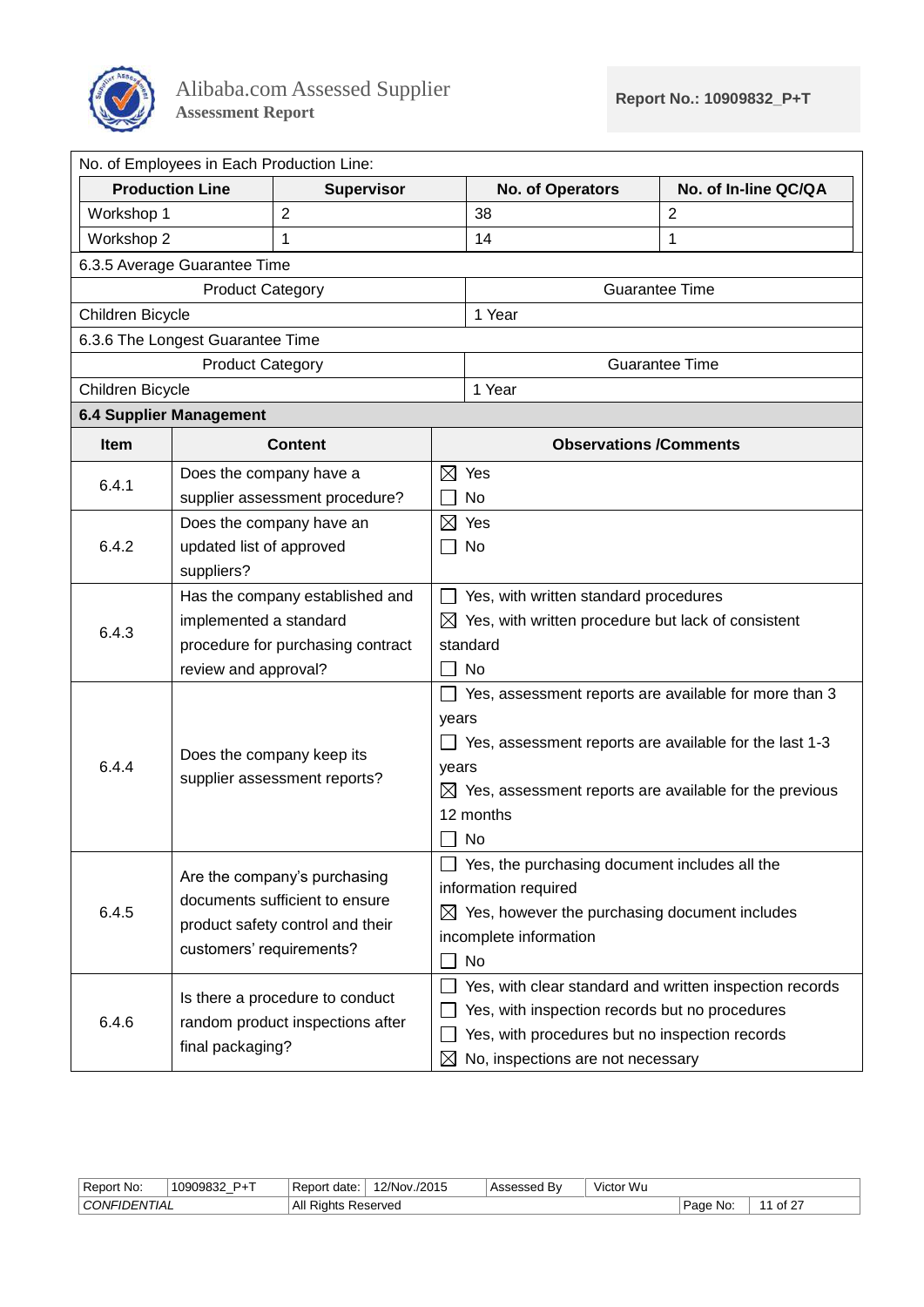

<span id="page-11-0"></span>

| <b>6.5 After Sales Service</b> |                                                                                                                    |                                                                                                                                                                      |
|--------------------------------|--------------------------------------------------------------------------------------------------------------------|----------------------------------------------------------------------------------------------------------------------------------------------------------------------|
| <b>Item</b>                    | Content                                                                                                            | <b>Observations /Comments</b>                                                                                                                                        |
| 6.5.1                          | Is customer feedback, including<br>complaints, clearly recorded and<br>maintained?                                 | Yes, with a standard feedback form and records<br>Yes, with a standard feedback form but no records<br>IX<br>Yes, with records but no standard feedback form<br>No.  |
| 6.5.2                          | Are there any clear procedures for<br>handling customer complaints?                                                | Yes, with clear procedures and written records<br>Yes, with clear procedures but no written records<br>⋉<br>Yes, with written records but no clear procedures<br>No. |
| 6.5.3                          | Is there a closed-loop corrective action<br>system in place?                                                       | ⊠<br>Yes<br>No.                                                                                                                                                      |
| 6.5.4                          | Can finished/packaged products be<br>traced by lot identification to the<br>appropriate raw material test reports? | Yes, with procedures to trace raw materials<br>Yes, main raw material can be traced<br>$\bowtie$<br>No, only the production date can be traced<br>No                 |
| 6.5.5                          | Is there a product alert and recall<br>procedure?                                                                  | Yes<br>No.<br>$\bowtie$                                                                                                                                              |

| Report No:                | <b>P</b> <sub>+</sub> T<br>10909832 | ' Report<br>date | v./2015<br>12/Nov. | Jed B∧ - | Victor Wu |            |                                           |
|---------------------------|-------------------------------------|------------------|--------------------|----------|-----------|------------|-------------------------------------------|
| <sup>'</sup> CONFIDENTIAL |                                     | All R<br>Rights  | Reserved           |          |           | Page<br>No | $\sqrt{2}$<br>$-$<br>$\sim$<br>$\epsilon$ |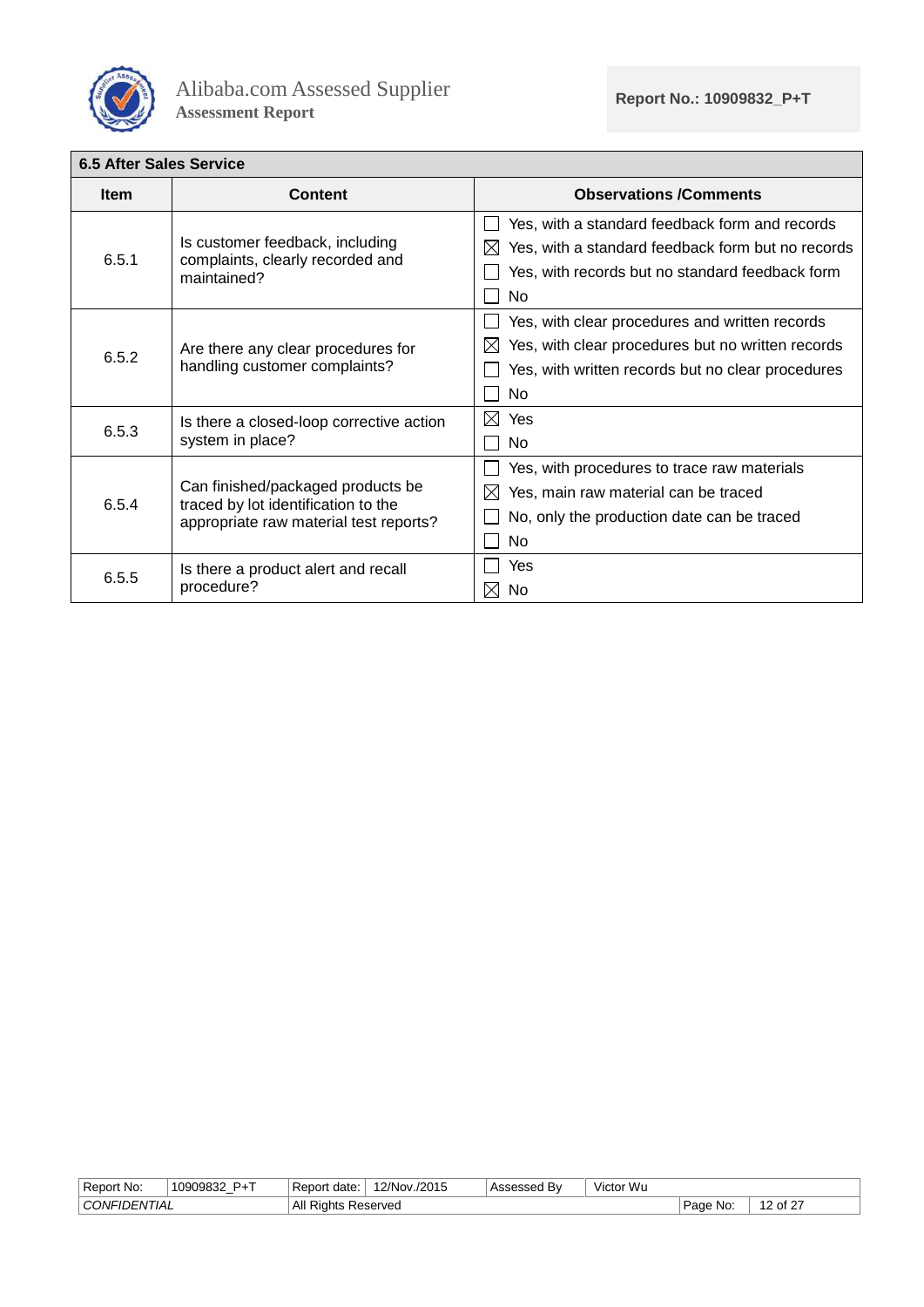

# <span id="page-12-0"></span>**Section 7: Production Process Management**

|             | <b>Quality Control Management</b>                                                                |                                                                 |
|-------------|--------------------------------------------------------------------------------------------------|-----------------------------------------------------------------|
| <b>Item</b> | <b>Content</b>                                                                                   | <b>Observations /Comments</b>                                   |
|             |                                                                                                  | $\Box$ Yes, very good                                           |
| 7.1         | Is the factory tidy and clean enough for                                                         | ⊠<br>Yes, acceptable                                            |
|             | production?                                                                                      | No, needs improvement                                           |
|             |                                                                                                  | No, very poor                                                   |
|             |                                                                                                  | Work instructions                                               |
| 7.2         | Are the following items /documents provided                                                      | Approved sample                                                 |
|             | at the appropriate location?                                                                     | $\boxtimes$<br>Product picture                                  |
|             |                                                                                                  | No the above-mentioned was not available.                       |
|             |                                                                                                  | $\boxtimes$ Yes, with clear written instructions and records    |
|             | Are written instructions available for onsite                                                    | Yes, with written instructions but no records                   |
| 7.3         | material inspection/testing?<br>Are the relevant records maintained?                             | Yes, with records but no written instructions                   |
|             |                                                                                                  | No                                                              |
|             |                                                                                                  | $\boxtimes$ Yes, with clear written instructions and records    |
| 7.4         | Are written inspection/testing instructions<br>available for finished products?                  | Yes, with written instructions but no records                   |
|             | Are the relevant records maintained?                                                             | Yes, with records but no written instructions                   |
|             |                                                                                                  | <b>No</b>                                                       |
|             |                                                                                                  | 100% of products with detailed inspection<br>⊠                  |
| 7.5         | How are finished products inspected?                                                             | Random inspection                                               |
|             |                                                                                                  | No inspection                                                   |
|             |                                                                                                  | No inspection necessary                                         |
|             |                                                                                                  | Yes, the units are separated and marked clearly                 |
| 7.6         | Are units that failed inspection clearly marked<br>and separated to prevent accidental dispatch? | $\boxtimes$ Yes, the units are separated but not marked clearly |
|             |                                                                                                  | No                                                              |
|             |                                                                                                  | Repaired and re-inspected<br>⊠                                  |
| 7.7         | How are finished products that failed<br>inspection handled?                                     | Thrown away                                                     |
|             |                                                                                                  | No inspection necessary                                         |

| Report No:     | <b>P</b> <sub>+</sub> T<br>1000083<br>$\overline{\phantom{a}}$ | date        | 2/Nov.<br>/2015 | .<br>Accaccad<br>ьv | $\cdots$<br>Victor Wu |             |                   |
|----------------|----------------------------------------------------------------|-------------|-----------------|---------------------|-----------------------|-------------|-------------------|
| ' CONFIDENTIAL |                                                                | All<br>≺iar | Reserved        |                     |                       | Page<br>No: | $\sigma$ of $2^-$ |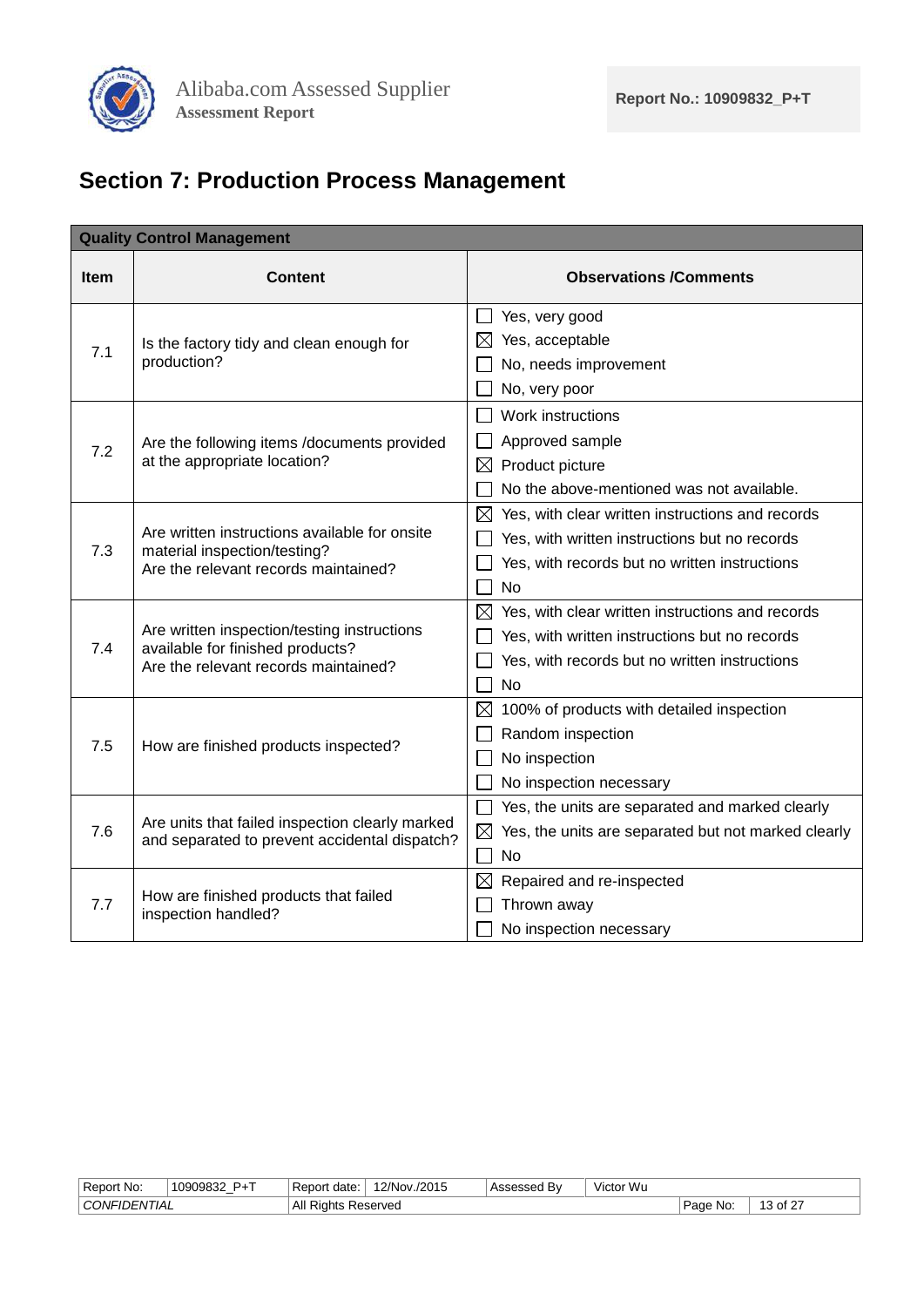

# <span id="page-13-0"></span>**Section 8: R & D Capacity**

<span id="page-13-1"></span>

| <b>R&amp;D Capacity</b>                                 |                                                |                              |                 |                              |                     |                                           |  |
|---------------------------------------------------------|------------------------------------------------|------------------------------|-----------------|------------------------------|---------------------|-------------------------------------------|--|
| <b>8.1 Current Situation</b>                            |                                                |                              |                 |                              |                     |                                           |  |
|                                                         | There is/are 3 R&D engineer(s) in the company. |                              |                 |                              |                     |                                           |  |
| <b>Education Level</b>                                  | <b>Headcount</b>                               |                              |                 | <b>Work Experience</b>       |                     | <b>Headcount</b>                          |  |
| 0<br>Doctorate                                          |                                                |                              |                 | Over 30 Years                | $\overline{0}$      |                                           |  |
| Post-Graduate                                           | 0                                              |                              | 21-30 Years     |                              | $\Omega$            |                                           |  |
| Graduate                                                | $\overline{2}$                                 |                              | 11-20 Years     |                              | $\mathbf 0$         |                                           |  |
| Junior College                                          | 1                                              |                              | 6-10 Years      |                              | 3                   |                                           |  |
| <b>Technical School</b>                                 | 0                                              |                              | 2-5 Years       |                              | 0                   |                                           |  |
| <b>High School</b>                                      | $\pmb{0}$                                      |                              |                 | Less than 2 years            | 0                   |                                           |  |
| <b>Patent Situation</b>                                 |                                                |                              |                 |                              |                     |                                           |  |
| Patent No.                                              | The Name of the Patent                         |                              |                 | The Patent Type              |                     | <b>Available Date</b>                     |  |
| ZL 2014 2<br>A Children Bicycle                         |                                                |                              |                 | The patent for utility model |                     | 28/Jul./2014--                            |  |
| 0432974.2                                               |                                                |                              |                 |                              |                     | 27/Jul./2024                              |  |
| <b>Brand Situation</b>                                  |                                                |                              |                 |                              |                     |                                           |  |
| <b>Registration/</b>                                    |                                                | <b>For Approval to Use</b>   |                 |                              |                     |                                           |  |
| No.                                                     | <b>Brand Name</b><br>application<br>Goods      |                              |                 | <b>Validity Date</b>         | Ref.                |                                           |  |
|                                                         |                                                | Bicycles, Electric Bicycle,  |                 |                              |                     |                                           |  |
| Refer to the Photo<br>Bicycle Pump, Bicycle,<br>6215421 |                                                |                              | 14/Feb./2010 -- |                              | Photo in Section 11 |                                           |  |
| Bicycle Basked, Moped                                   |                                                |                              | 13/Feb./2020    |                              | (Trademark Photos)  |                                           |  |
|                                                         |                                                | Bicycles, Electric Bicycle,  | 14/Feb./2010 -- |                              | Photo in Section 11 |                                           |  |
| Refer to the Photo<br>6215422                           |                                                | Bicycle Pump, Bicycle,       | 13/Feb./2020    |                              | (Trademark Photos)  |                                           |  |
|                                                         |                                                | Bicycle Basked, Moped        |                 |                              |                     |                                           |  |
|                                                         |                                                | Bicycles, Electric Bicycles, |                 |                              |                     |                                           |  |
| Baby Stroller, Bicycle<br>Pump, Bicycle Seat,           |                                                |                              | 14/Jan./2010 -- |                              |                     |                                           |  |
| 6215423<br>Refer to the Photo                           |                                                | Wheelchair, Pram Hood,       |                 | 13/Jan./2020                 |                     | Photo in Section 11<br>(Trademark Photos) |  |
|                                                         |                                                | Bicycle Basked, Moped,       |                 |                              |                     |                                           |  |
|                                                         |                                                | Wheelbarrow                  |                 |                              |                     |                                           |  |
|                                                         | The Average Time For New Products Launched     |                              |                 |                              |                     |                                           |  |
|                                                         | <b>Product Category</b>                        |                              |                 | <b>Lead Time</b>             |                     |                                           |  |
| Children Bicycle                                        |                                                |                              | 3 Months        |                              |                     |                                           |  |
|                                                         | The Shortest Time For A New Item Launched      |                              |                 |                              |                     |                                           |  |
|                                                         | <b>Product Category</b>                        |                              |                 | <b>Shortest Lead Time</b>    |                     |                                           |  |
| Children Bicycle                                        |                                                |                              | 3 Months        |                              |                     |                                           |  |

| -<br>Report<br>No:                | PLT<br>10909832 | Report<br>date: | 12/Nov./2015 | .<br>⊢∆ccaccar<br>юv | Victor Wu |             |                    |
|-----------------------------------|-----------------|-----------------|--------------|----------------------|-----------|-------------|--------------------|
| <b>CONFII</b><br><i>FIDENTIAL</i> |                 | All Rights      | Reserved     |                      |           | Page<br>No: | $.$ of 2 $7$<br>IΔ |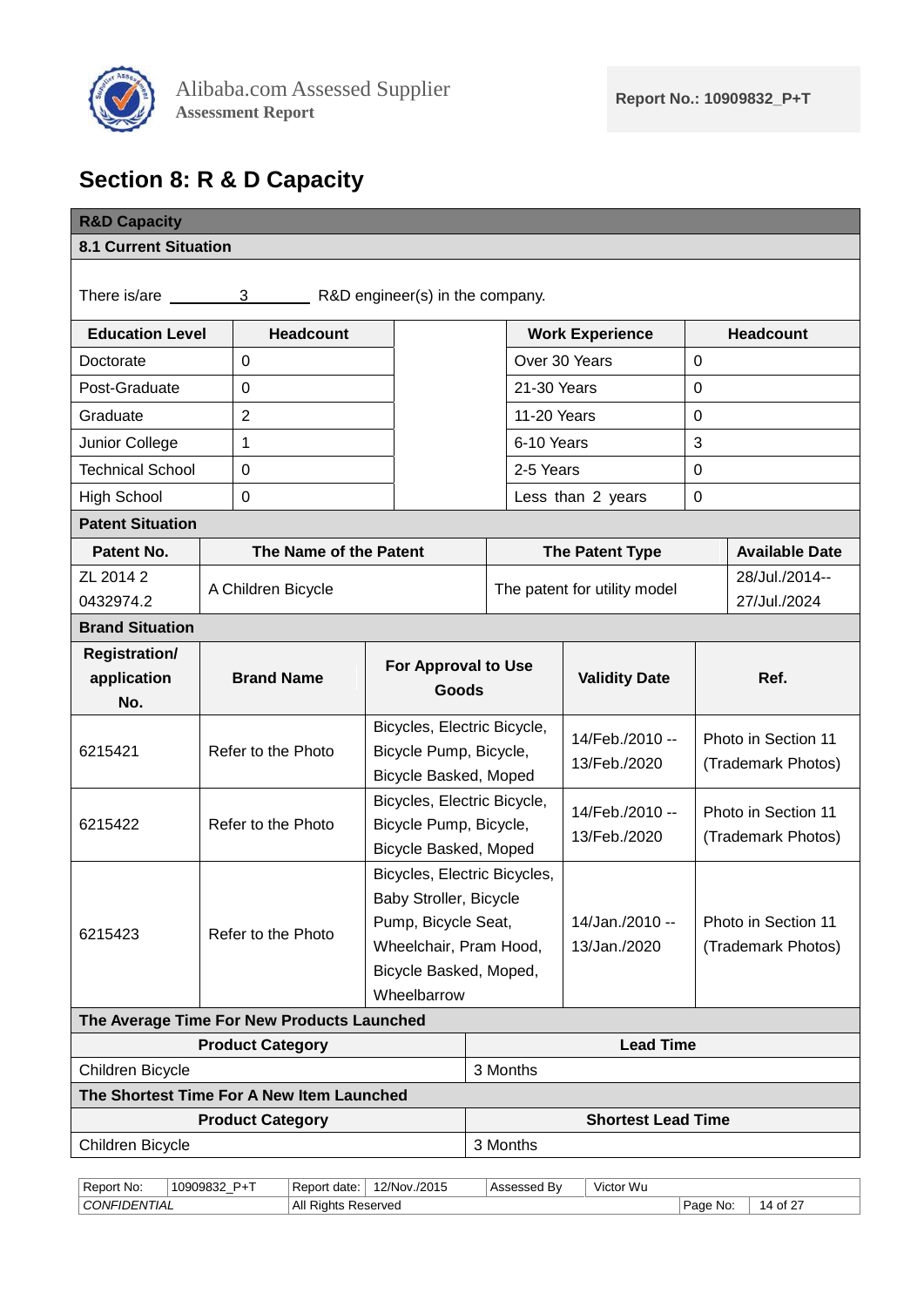

| Does the company provide ODM service for others?                                                                       | $\boxtimes$<br>Yes<br>No                                       |
|------------------------------------------------------------------------------------------------------------------------|----------------------------------------------------------------|
| Are there relevant design input/output, review, and<br>verification documents available for the assessment<br>company? | $\boxtimes$ Yes<br>No                                          |
| Based on inspection, are R & D employees equipped<br>with adequate specialized equipment?                              | $\Box$ Yes<br>$\boxtimes$ No                                   |
| If yes, please list all key equipment used:                                                                            | N/A                                                            |
| Do R& D employees use any specific software for<br>designing new products?                                             | $\boxtimes$ Yes<br><b>No</b><br>$\blacksquare$                 |
| If yes, please list the main software used:                                                                            | AI CS4, CorelDRAW X4, Adobe Photoshop CS                       |
| Please list all certifications and/or qualifications of the<br>R & D department:                                       | N/A                                                            |
|                                                                                                                        | Yes, with clear written instructions                           |
| Has the company established standard design<br>procedures for new products?                                            | Yes, without written instructions<br>$\boxtimes$               |
|                                                                                                                        | <b>No</b>                                                      |
|                                                                                                                        | Yes, with clear written records                                |
| Have the designed products been internal verified or                                                                   | Yes, only part written records<br>$\bowtie$                    |
| validated?                                                                                                             | Yes, without written records                                   |
|                                                                                                                        | No                                                             |
|                                                                                                                        | Yes, all designed products have been tested                    |
| Have the designed products been tested by a                                                                            | Yes, only part of designed products have been<br>$\boxtimes$   |
| third-party inspection body?                                                                                           | tested                                                         |
|                                                                                                                        | <b>No</b>                                                      |
|                                                                                                                        | Yes, all designed products have been confirmed                 |
| Are the designed products confirmed by the                                                                             | $\boxtimes$ Yes, part of designed products have been confirmed |
| customers?                                                                                                             | according to client's requirements                             |
|                                                                                                                        | $\Box$ No                                                      |
|                                                                                                                        | Yes, with written job description                              |
| Does the company has qualification requirements for                                                                    | Yes, without written job description                           |
| designers?                                                                                                             | No, but at least two years design experience is<br>$\boxtimes$ |
|                                                                                                                        | needed                                                         |
|                                                                                                                        | No                                                             |
| Are the designers' qualifications recognized by the                                                                    | Yes, with written records                                      |
| company?                                                                                                               | Yes, without written records<br>$\boxtimes$                    |
|                                                                                                                        | No                                                             |

|           | . .<br>-<br>No:<br>' Report .                                  | <b>D</b> <sub>+</sub> T<br>1000083<br>- | date:<br>۱nr<br>' Reu | $'2/Nov$ .<br>/2015 | B١<br>- 2000 | $\cdots$<br>$\cdot$ $\cdot$<br>. vvu<br>Victor |                    |  |
|-----------|----------------------------------------------------------------|-----------------------------------------|-----------------------|---------------------|--------------|------------------------------------------------|--------------------|--|
| au<br>. . | ΔII<br>CONFIL<br>Reserved<br>I IAL<br>Rights<br>$J=IV$<br>All. |                                         |                       |                     |              | No:<br>Poor                                    | $\cdot$ . of $2^-$ |  |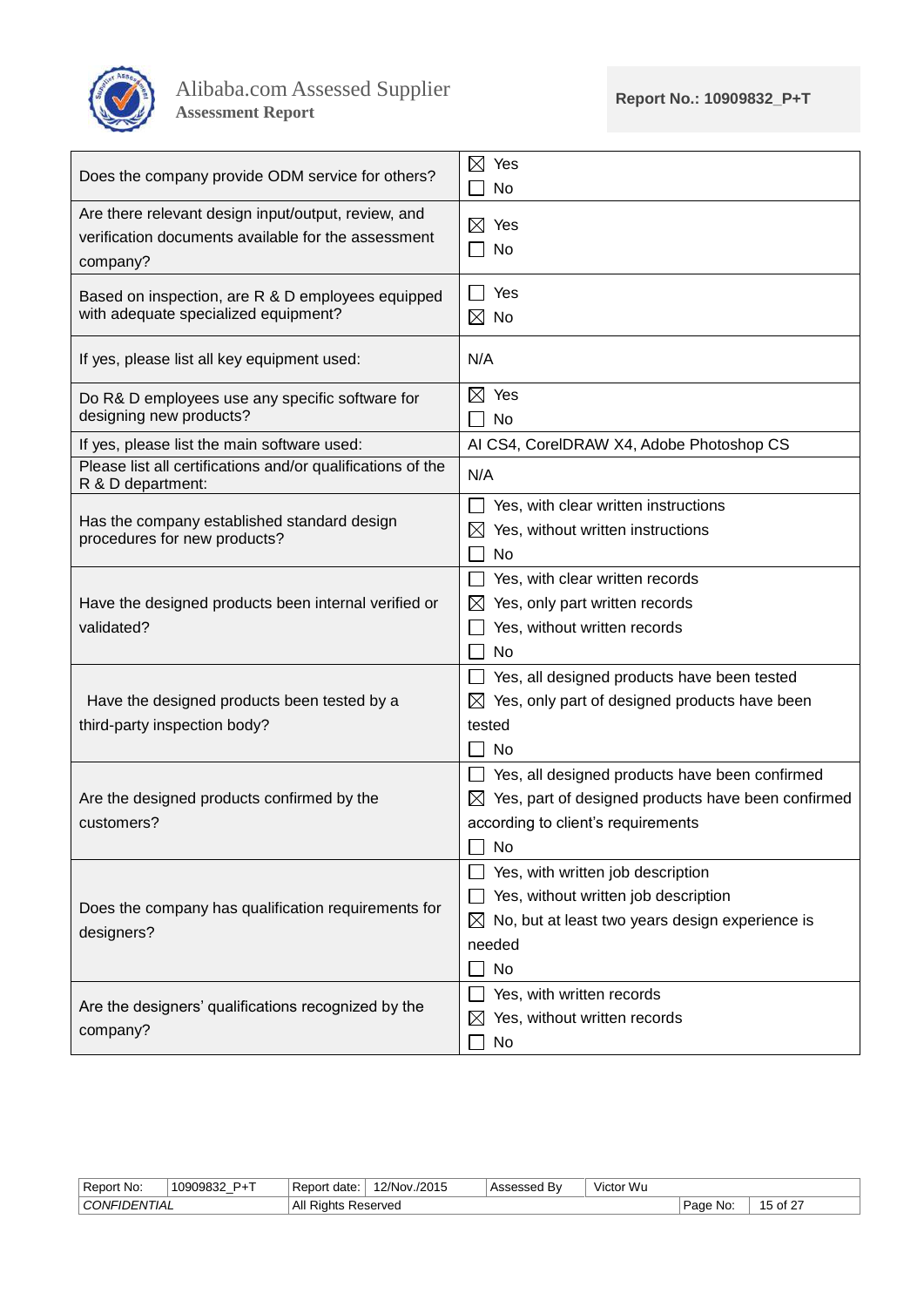

<span id="page-15-2"></span><span id="page-15-1"></span><span id="page-15-0"></span>

| 8.2 R&D Real Case Description (N/A)     |                           |                      |                           |
|-----------------------------------------|---------------------------|----------------------|---------------------------|
| <b>Customer's Name</b>                  |                           | N/A                  |                           |
| <b>Customer's Location</b>              |                           | N/A                  |                           |
| <b>Customer's Industry:</b>             |                           | N/A                  |                           |
| <b>Order's Requirement Description:</b> |                           | N/A                  |                           |
| <b>8.3 Design Process</b>               |                           |                      |                           |
| <b>Process 1</b>                        |                           | Process <sub>2</sub> | Process <sub>3</sub>      |
| Confidential                            | Confidential              |                      | Confidential              |
| Description: Confidential               | Description: Confidential |                      | Description: Confidential |
| 8.4 Design Devices(N/A)                 |                           |                      |                           |
| Device 1                                |                           | Device 2             | Device 3                  |
| N/A                                     |                           | N/A                  | N/A                       |

| Report No:     | $P+T$<br>10909832 | Report<br>date: | 12/Nov./2015 | Bv<br>500GU | Victor Wu |             |               |
|----------------|-------------------|-----------------|--------------|-------------|-----------|-------------|---------------|
| ' CONFIDENTIAL |                   | All<br>Rights   | Reserved     |             |           | Page<br>No: | of 27 ر<br>16 |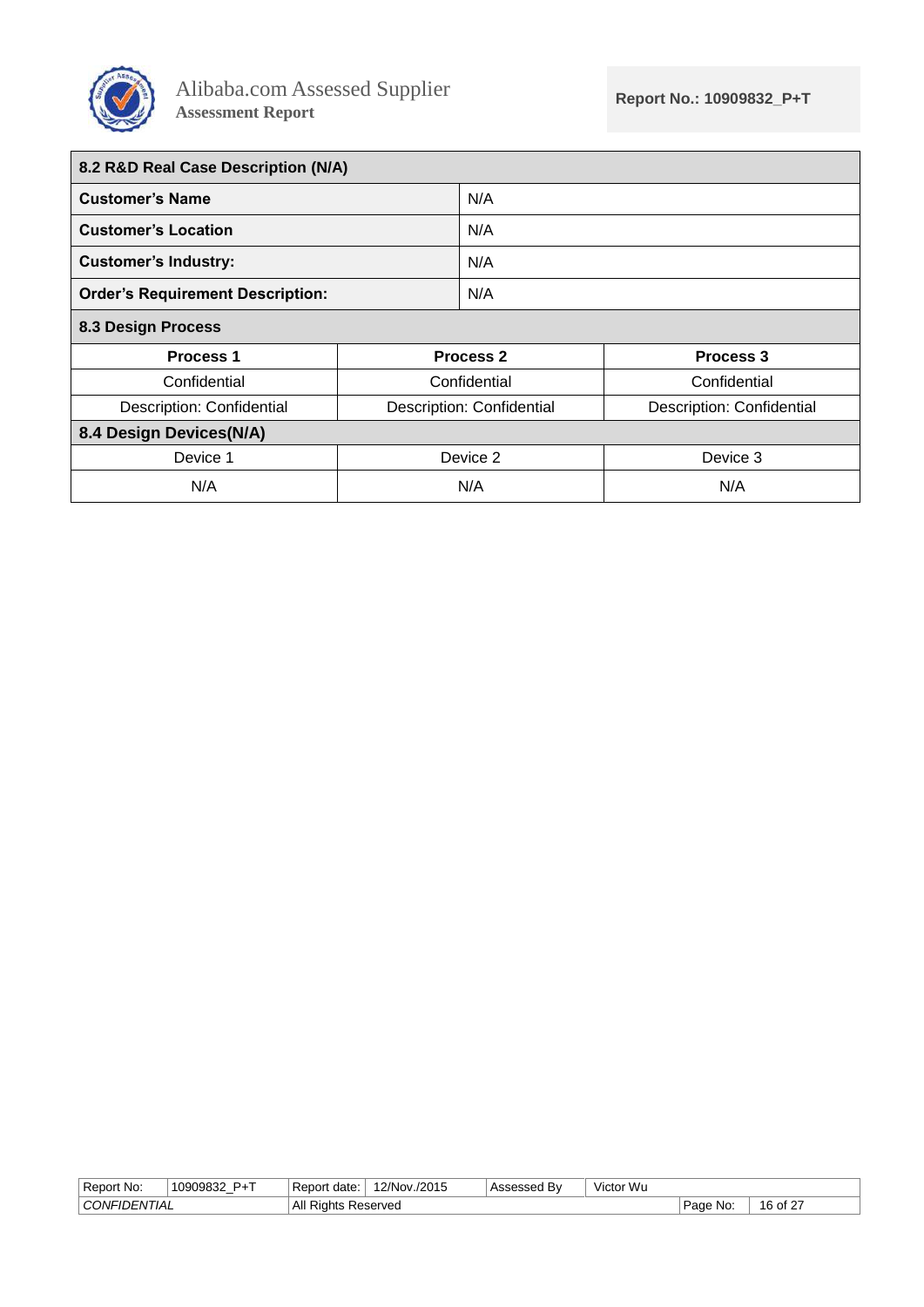

# <span id="page-16-0"></span>**Section 9: Company Development / Expansion Plans**

|                | <b>Company Development / Expansion Plans</b>                   |                  |  |  |  |  |  |  |  |  |
|----------------|----------------------------------------------------------------|------------------|--|--|--|--|--|--|--|--|
| <b>Item</b>    | <b>Company Development Action</b>                              | <b>Timeframe</b> |  |  |  |  |  |  |  |  |
|                | The organization is going to expand overseas market.           | 1 Year           |  |  |  |  |  |  |  |  |
|                | The organization is going to increase environmental production | 2 Years          |  |  |  |  |  |  |  |  |
| $\overline{2}$ | line and develop O2O sale model.                               |                  |  |  |  |  |  |  |  |  |

| CONFIL<br>All<br>$.7 \text{ of } 2^-$<br>No:<br>Reserved<br>-IDENTIAL<br>. Page<br>Rights<br>∼ | Report<br>No: | <b>D</b> <sub>+</sub> T<br>ി 1∩9∩983^<br>౦ఎ∠ | Report<br>date: | '2/Nov.<br>/2015 | . Bv | $\cdots$<br>Victor<br>∵Wu |  |
|------------------------------------------------------------------------------------------------|---------------|----------------------------------------------|-----------------|------------------|------|---------------------------|--|
|                                                                                                |               |                                              |                 |                  |      |                           |  |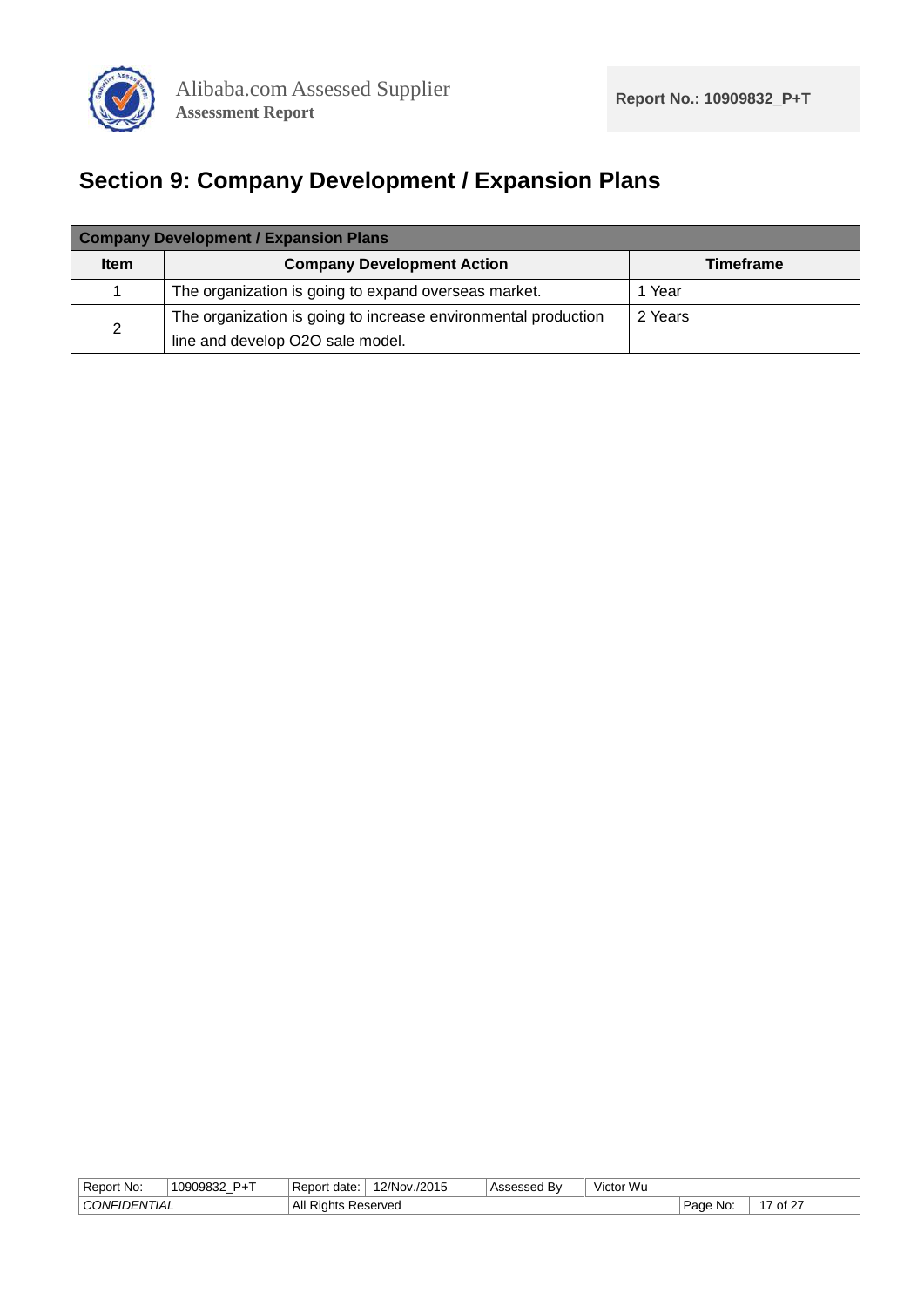

# <span id="page-17-0"></span>**Section 10: Production Flow**

|                         | <b>Production Flow</b>        |                |                           |                  |                               |
|-------------------------|-------------------------------|----------------|---------------------------|------------------|-------------------------------|
| <b>No</b>               | <b>Production Process</b>     | <b>No</b>      | <b>Production Process</b> | <b>No</b>        | <b>Production Process</b>     |
| 1                       |                               | $\overline{2}$ |                           | $\mathfrak{S}$   |                               |
|                         | <b>Product Parts</b>          |                | Shot Blasting             |                  | Spray Coating                 |
| $\overline{\mathbf{4}}$ |                               | 5              |                           | 6                |                               |
|                         | <b>Finished Product Parts</b> |                | Assemble                  |                  | Assemble                      |
| $\overline{7}$          |                               | 8              |                           | $\boldsymbol{9}$ | 18"<br><b>KG</b><br>16<br>16' |
|                         | Semi-finished Products        |                | <b>Finished Products</b>  |                  | Finished Package              |

| Rer<br>Νo<br>nn.                                                        | <b>P</b> <sub>+</sub> T<br>1 NANAR 32<br>いいいと<br>- | date:<br>Ωľ | 2/Nov<br>/2015 | Bv | $\cdots$<br>$\cdots$<br>Victor Wu |                      |  |
|-------------------------------------------------------------------------|----------------------------------------------------|-------------|----------------|----|-----------------------------------|----------------------|--|
| ΔII<br>-<br>≺eserved<br>∋N⊩⊔<br>Rights<br>HAL<br>$1 - N1$<br>All.<br>__ |                                                    |             |                |    | <b>Unne</b><br>No:<br>aue         | $\sim$<br>. of<br>ັບ |  |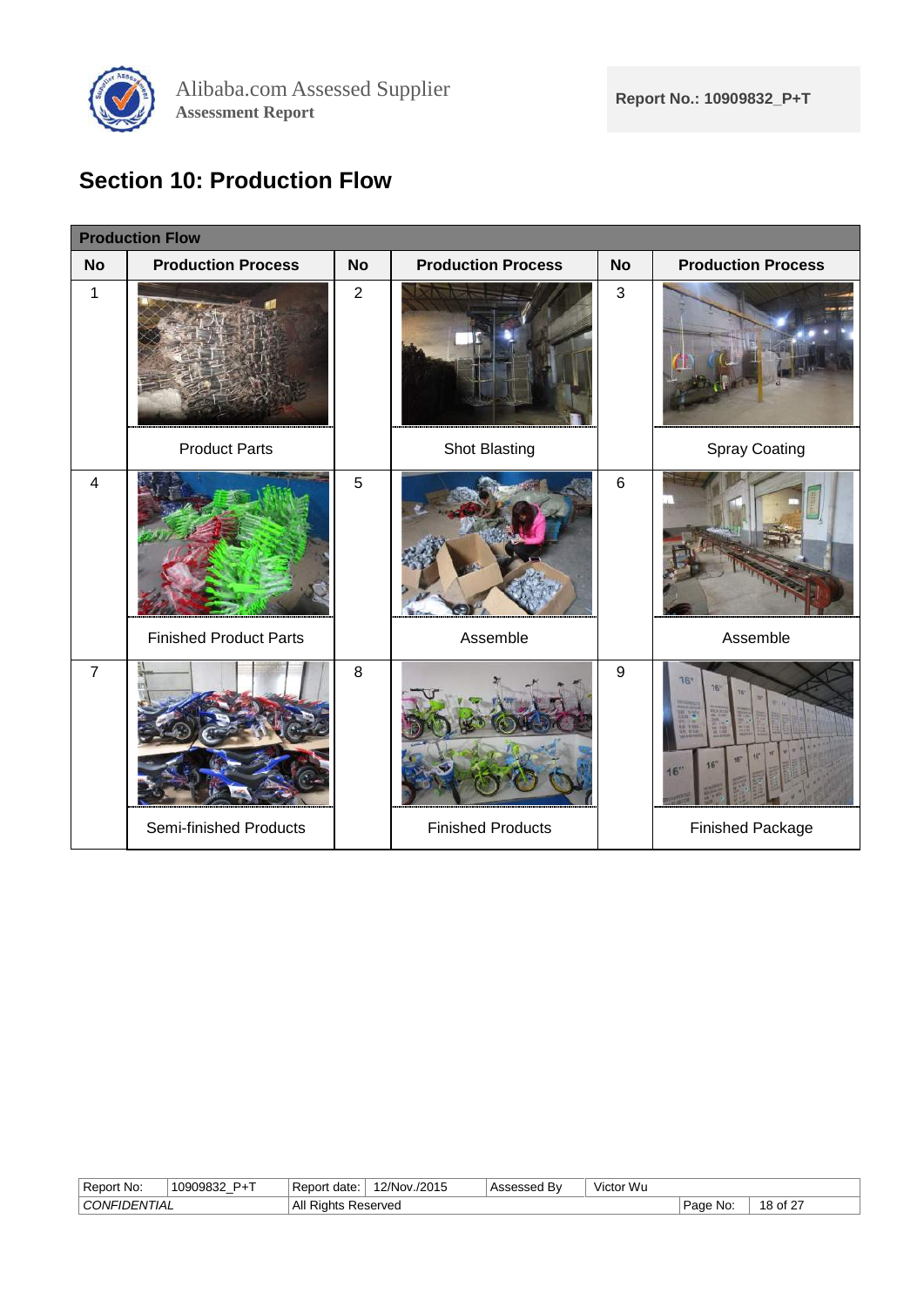

### <span id="page-18-0"></span>**Section 11: Certification & Photos**



| . .<br>_<br>Report No:  | $D \cdot T$<br>10909832 | : Report<br>date: | 12/Nov./2015   | B١<br>000000<br>aacu | .<br>. Wu<br>v/ictor<br>тсю |                                      |                          |
|-------------------------|-------------------------|-------------------|----------------|----------------------|-----------------------------|--------------------------------------|--------------------------|
| וואמ<br><i>"JENIIAL</i> |                         | ΑIΙ<br>Riahts     | Reserved<br>__ |                      |                             | <b>D</b> ane<br>No:<br>aue<br>$\sim$ | $\sim$ of $27$<br>u<br>ີ |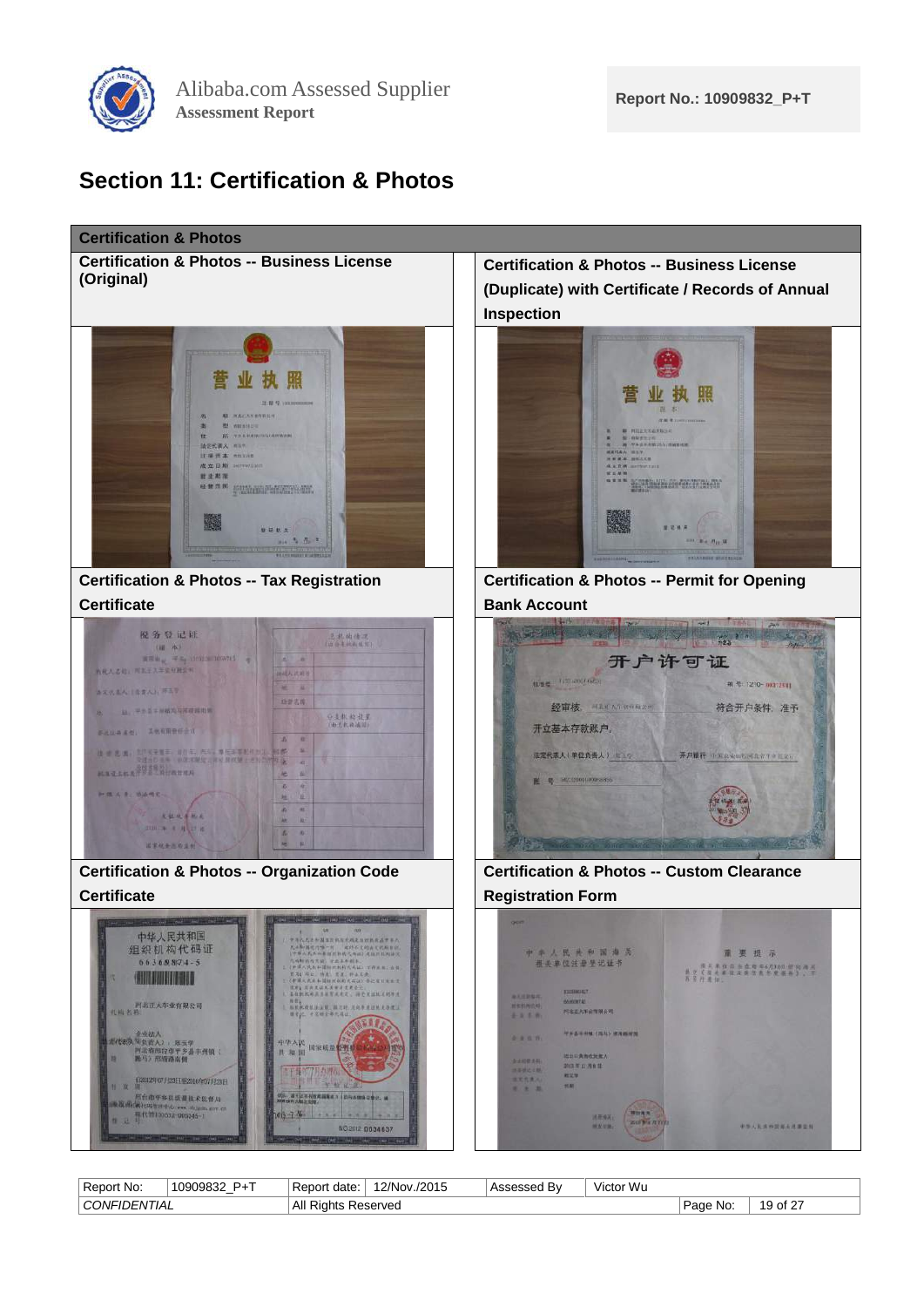



| No:<br>nr.<br>Re.      | <b>D</b> <sub>+</sub> T<br>10000827<br>$\cdots$ | date<br>Ret       | /2015<br><b>2/Nov</b> | - ⊷<br>. D.V | $\cdots$<br>Wu<br>Victo |                   |                          |
|------------------------|-------------------------------------------------|-------------------|-----------------------|--------------|-------------------------|-------------------|--------------------------|
| $_{\text{M}}$<br>' IAL |                                                 | All<br>Riar<br>טו | Reserved              |              |                         | No:<br>، ص<br>auc | $\sim$<br>20<br>οf<br>__ |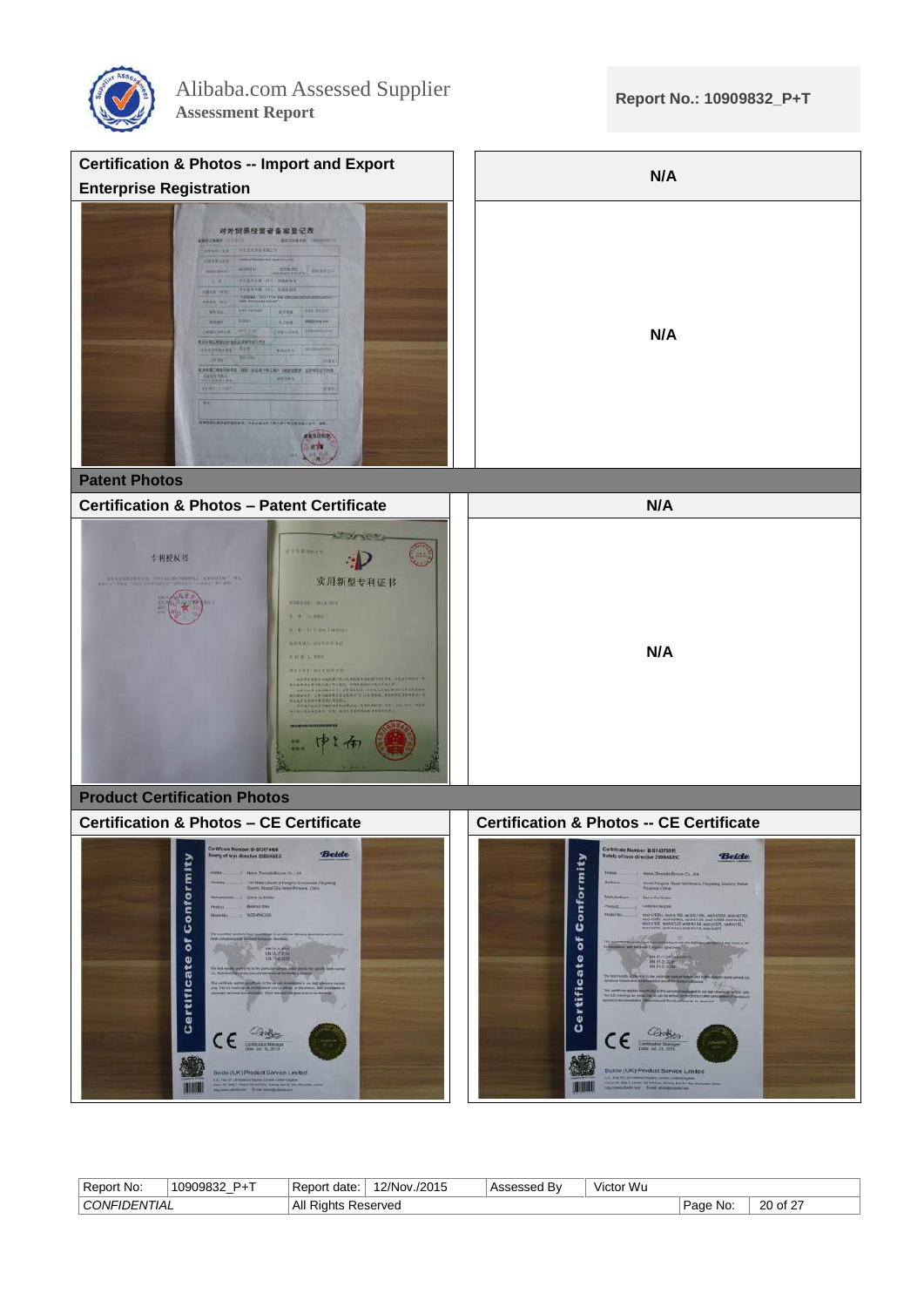



| Report No:   | $P+T$<br>10909832 | ' Report<br>date: | 12/Nov./2015 | . Bv<br>'Assesseg | $\cdots$<br>Victor Wu |             |         |
|--------------|-------------------|-------------------|--------------|-------------------|-----------------------|-------------|---------|
| CONFIDENTIAL |                   | All<br>Riahts     | Reserved     |                   |                       | Page<br>No. | of $27$ |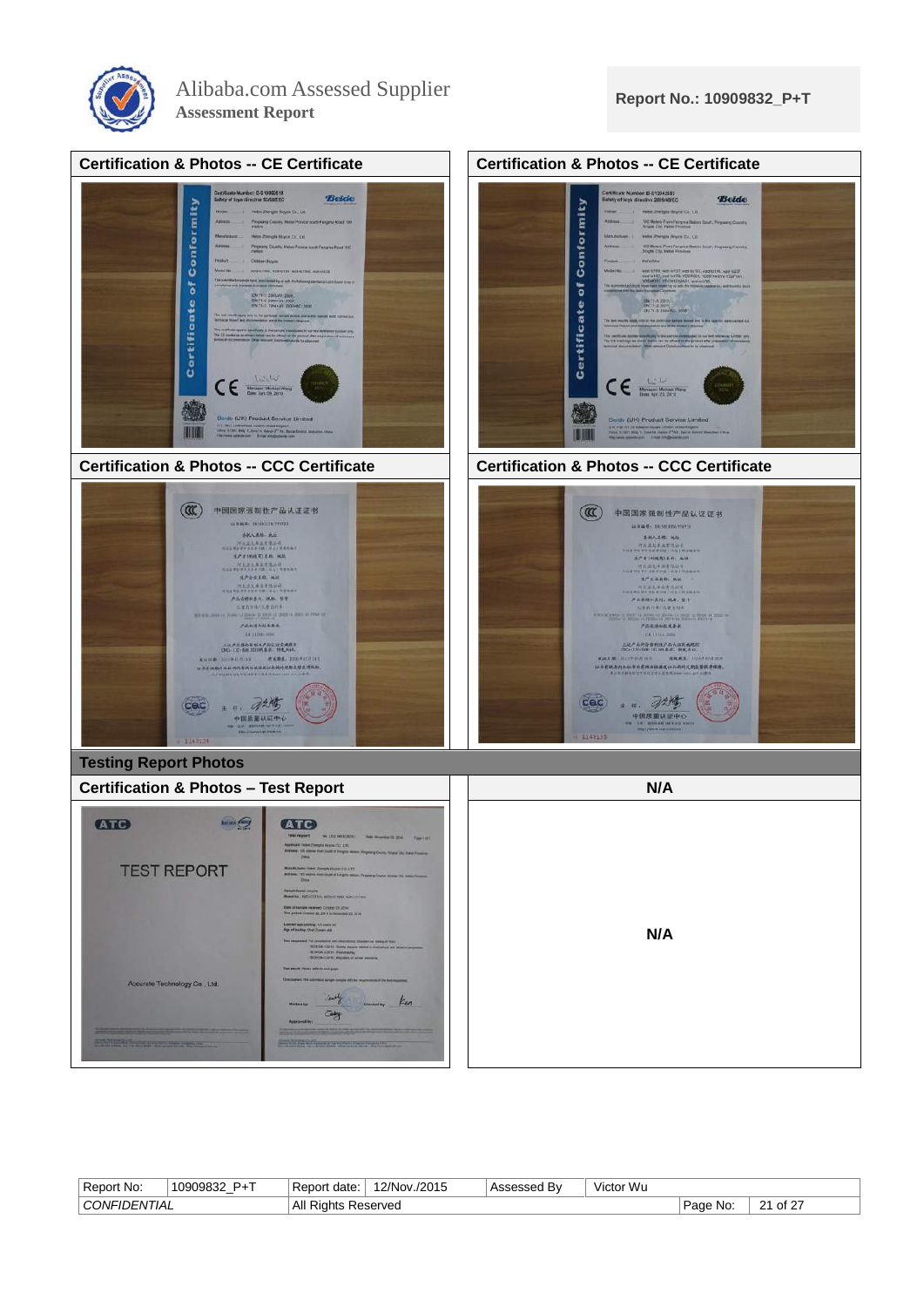



| Renor.<br>rt No:<br>Rer                 | -<br>ി വാഗ്ദമാ<br>D. | Ret<br>date:<br>or    | /2015<br>'2/Nov | $\sim$ $\sim$ $\sim$ $\sim$ $\sim$<br>.<br><b>BV</b> | $\cdots$<br>Wu<br>Vict <sup>r</sup> |                    |                      |
|-----------------------------------------|----------------------|-----------------------|-----------------|------------------------------------------------------|-------------------------------------|--------------------|----------------------|
| $\sim$<br>IА<br>$_{\text{M}}$<br>$J-NI$ |                      | All<br>: Right<br>. . | eserved?        |                                                      |                                     | No:<br>1000<br>aut | . of $2^7$<br>$\sim$ |
|                                         |                      |                       |                 |                                                      |                                     |                    |                      |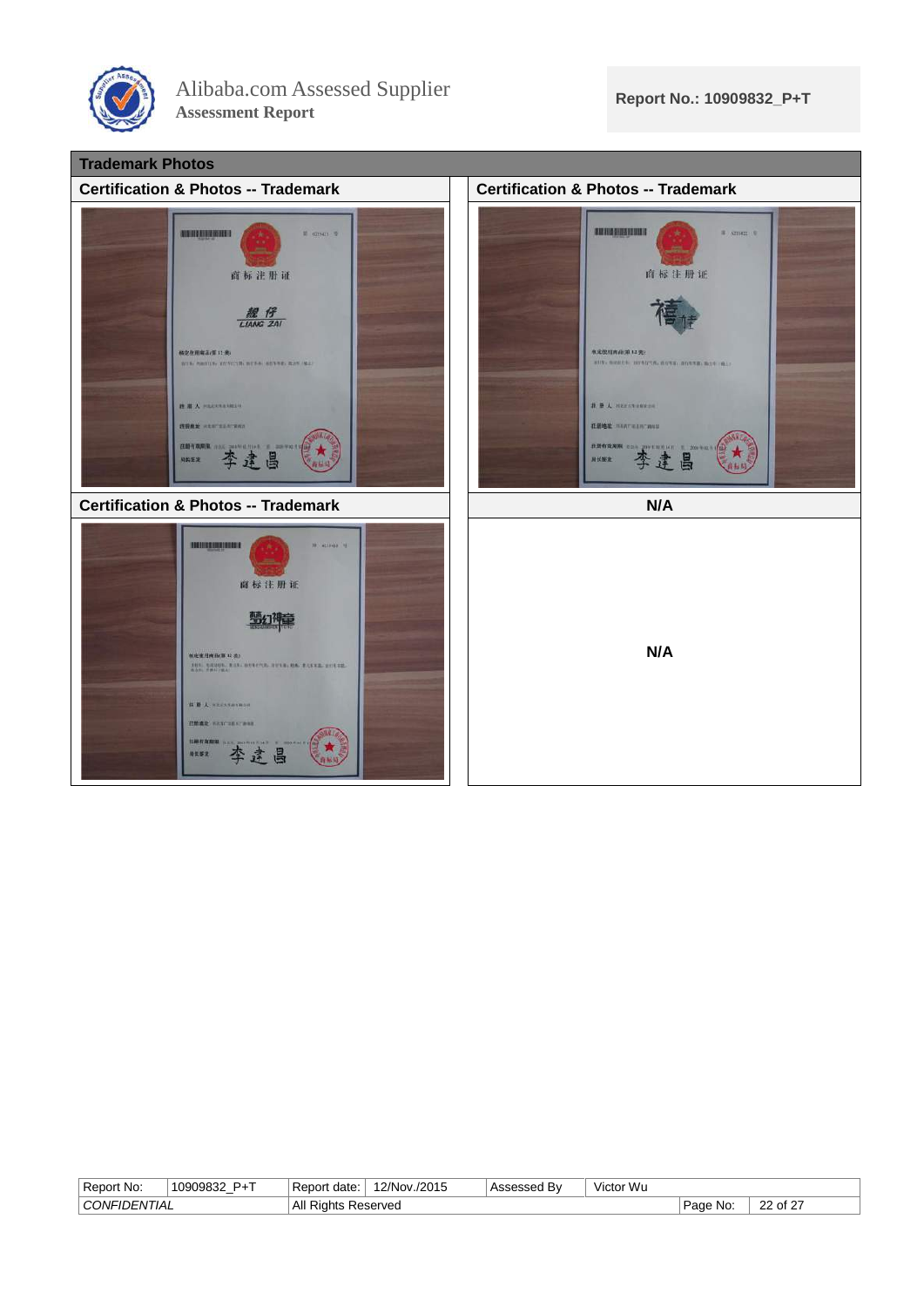

# <span id="page-22-0"></span>**Section 12: Company and Product Samples**



| -<br><b>No</b><br>Renor'                                | <b>P</b> <sub>+</sub> T<br>ി∩Q∩QR3^<br>ື<br>- | date<br>н н<br>ne. | /2015<br>2/Nov | $\cdots$<br>BV | $\cdots$<br>$\cdots$<br>. Wu<br>Victor |                 |                               |
|---------------------------------------------------------|-----------------------------------------------|--------------------|----------------|----------------|----------------------------------------|-----------------|-------------------------------|
| $\cap$ $\cap$ $\cap$ $\cup$ $\ldots$<br>HAL<br>ו ורו–וו |                                               | All<br>Rights<br>. | Reserved       |                |                                        | No<br>ലഹ<br>auc | $\sim$<br>nn<br>∵of<br>$\sim$ |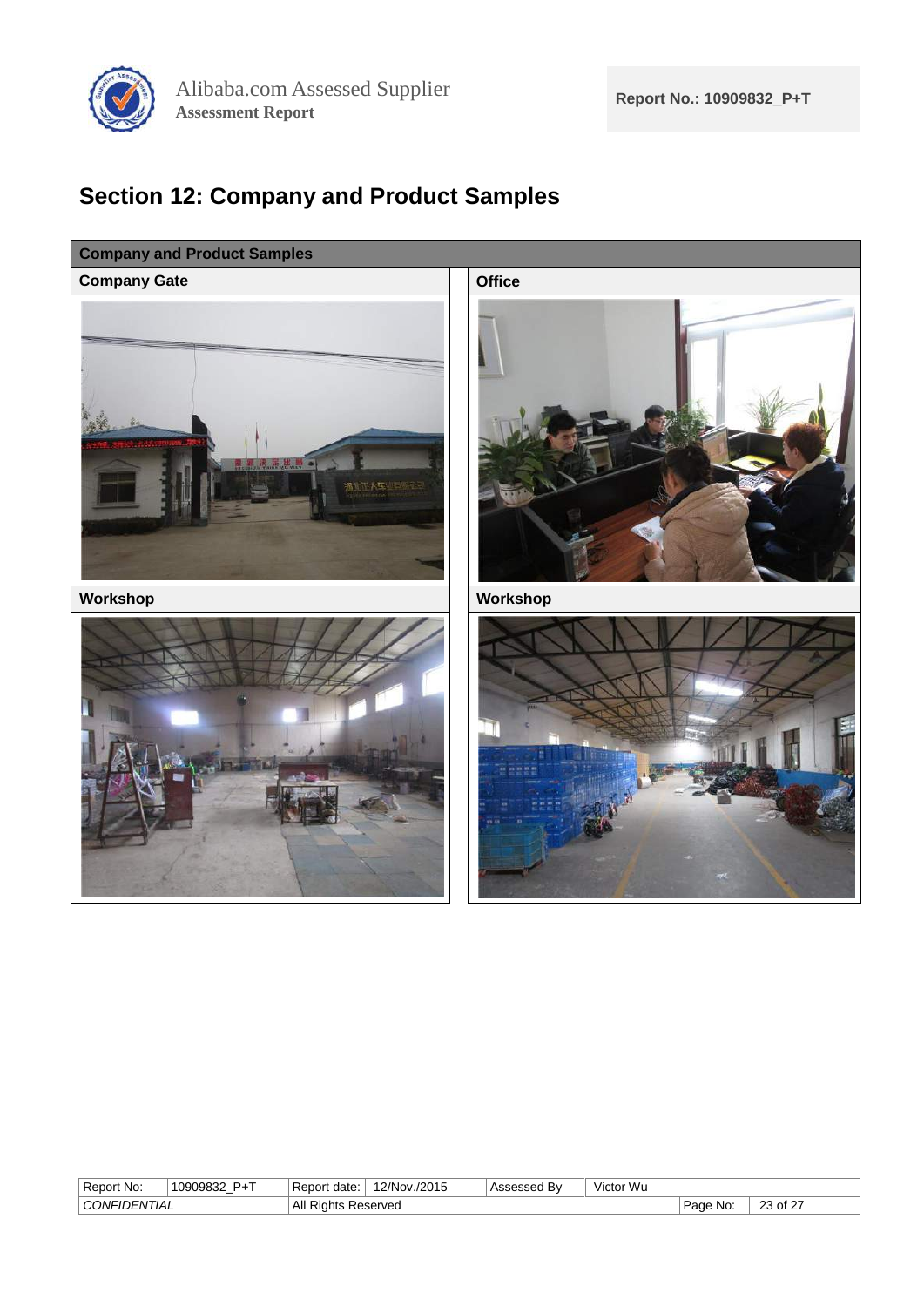

Alibaba.com Assessed Supplier **Assessment Report**



**Product Sample Product Sample** 



**Product Sample Product Sample** 









| Ð<br>. Repor<br>No | . המ".<br>10909832<br>$\overline{\phantom{a}}$ | Repor<br>date | /2015<br>ີ <sup>ດ</sup> /Nov<br>$\overline{\phantom{a}}$ | .<br>$-0.000$<br>n v | $\cdot$<br>.<br>r Wu<br>Victor |                   |                    |
|--------------------|------------------------------------------------|---------------|----------------------------------------------------------|----------------------|--------------------------------|-------------------|--------------------|
| ΠA<br>יומנ<br>ж.   |                                                | Αll<br>. NR   | くeserved                                                 |                      |                                | No:<br>auc<br>___ | $\sim$<br>DΔ<br>^+ |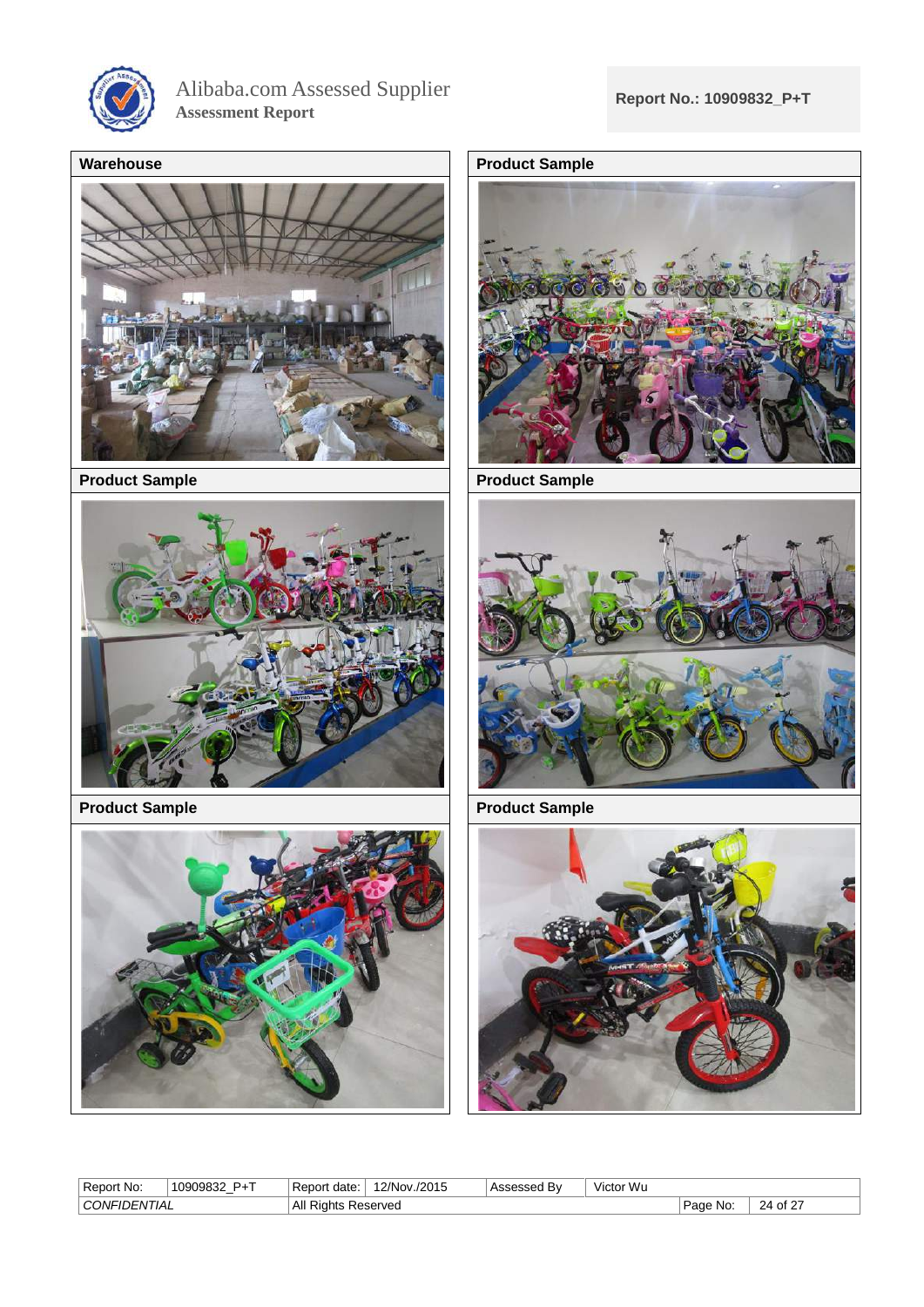

Alibaba.com Assessed Supplier **Assessment Report**







**Product Sample Product Sample** 



| Report No:                                                           | $\sim$<br>1000083<br>ິ<br>ວບວບວ∠<br>- | -<br>: Repor<br>date: | 2/Nov<br>/2015 | Bv<br>Assesseo | Victor Wu |                    |                            |
|----------------------------------------------------------------------|---------------------------------------|-----------------------|----------------|----------------|-----------|--------------------|----------------------------|
| $\cap$ $\cap$ $\cap$ $\cup$ $\ldots$<br>'I IAL<br><sub>I</sub> DEN I |                                       | All<br>ושור           | Reserved       |                |           | 0.22<br>No:<br>aut | .ు of 2ె<br>つに<br>້<br>. . |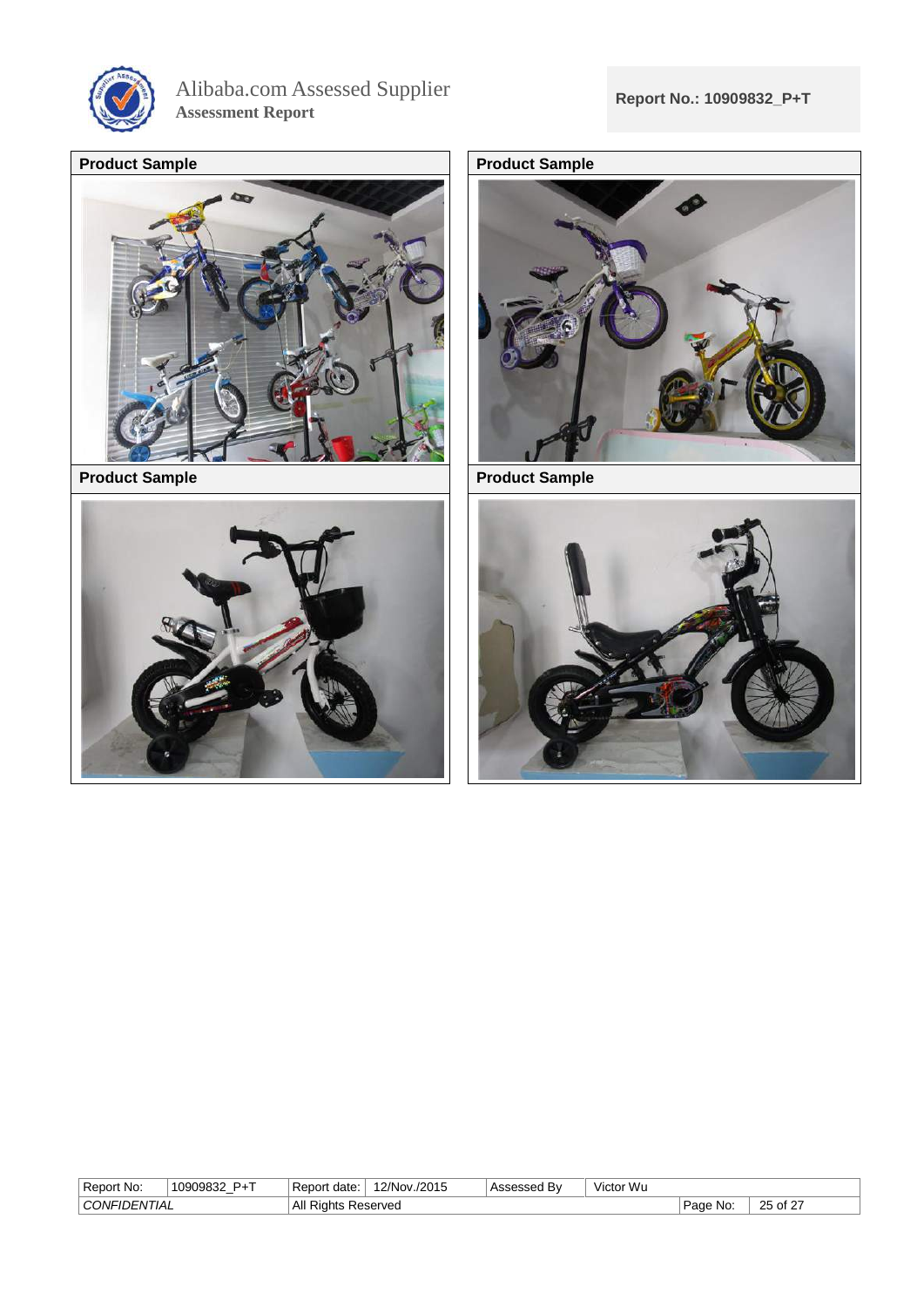

# <span id="page-25-0"></span>**Section 13: Competitive Advantages**

<span id="page-25-1"></span>

| <b>13.1 Product Group Capacity</b>                     |                               |                                                   |                                                    |  |  |
|--------------------------------------------------------|-------------------------------|---------------------------------------------------|----------------------------------------------------|--|--|
| 13.1.1 Products Sold (Within12 Months)                 |                               |                                                   |                                                    |  |  |
| <b>Products Name</b>                                   | Quantity                      |                                                   | <b>Revenue (USD)</b>                               |  |  |
| Children Bicycle                                       | Confidential                  |                                                   | 1,840,000                                          |  |  |
| 13.1.2 Suppliers Cooperated With (Within12 Months)     |                               |                                                   |                                                    |  |  |
| No. of cooperation suppliers (total)                   |                               | 70                                                |                                                    |  |  |
| No. of suppliers (which cooperated over 2 times)       |                               | 70                                                |                                                    |  |  |
| No. of provinces which cooperation suppliers belong to |                               |                                                   | 3 (Hebei, Zhejiang, Tianjin)                       |  |  |
| Would the company like to provide design solution      |                               | $\boxtimes$ Yes                                   |                                                    |  |  |
| service for integration project?                       |                               | No                                                |                                                    |  |  |
| If yes, these projects include                         |                               | The company would like to provide design solution |                                                    |  |  |
|                                                        |                               | service for children bicycles.                    |                                                    |  |  |
| Would the company like to provide a total solution for |                               | $\boxtimes$ Yes                                   |                                                    |  |  |
| purchasing?                                            |                               | Part,                                             |                                                    |  |  |
|                                                        |                               | <b>No</b>                                         |                                                    |  |  |
| If yes, please describe it                             |                               |                                                   | The company would like to provide a total purchase |  |  |
|                                                        |                               |                                                   | solution according to client's requirements.       |  |  |
| 13.1.3 Real Case Description: (N/A)                    |                               |                                                   |                                                    |  |  |
| <b>Customer Name</b>                                   |                               | N/A                                               |                                                    |  |  |
| <b>Customer Country</b>                                |                               | N/A                                               |                                                    |  |  |
| <b>Customer Region</b>                                 |                               | N/A                                               |                                                    |  |  |
| <b>Products Category</b>                               |                               | N/A                                               |                                                    |  |  |
| Order Value (USD)                                      |                               | N/A                                               |                                                    |  |  |
| <b>Order Processing Process</b>                        |                               | N/A                                               |                                                    |  |  |
| <b>Customer's Feedback</b>                             |                               |                                                   | N/A                                                |  |  |
| 13.2 Real Case for Lower MOQ & Lead Time               |                               |                                                   |                                                    |  |  |
| <b>Products Name</b>                                   | <b>MOQ (Within 12 Months)</b> |                                                   | <b>Lead Time</b>                                   |  |  |
| Children Bicycle                                       | 500 Sets                      |                                                   | 20 Days                                            |  |  |
| 13.3 Real Case for Large Contract & Lead Time          |                               |                                                   |                                                    |  |  |
| <b>Products Name</b>                                   | Order (Within 12 Months)      |                                                   | <b>Lead Time</b>                                   |  |  |
| Children Bicycle                                       | 4,136 Sets                    |                                                   | 45 Days                                            |  |  |

<span id="page-25-4"></span><span id="page-25-3"></span><span id="page-25-2"></span>

| Report No:               | D.T<br>1090983 | date:<br>or                                       | /./2015<br>'2/Nov. | 0.000<br>Bv | Victor Wu |                              |                  |
|--------------------------|----------------|---------------------------------------------------|--------------------|-------------|-----------|------------------------------|------------------|
| CONFIL<br><i>"JENHAL</i> |                | ΔII<br>$\overline{\phantom{0}}$<br>Riahts<br>Ali. | Reserved<br>.      |             |           | No<br>$D \cap \cap C$<br>auc | .<br>26 or<br>__ |